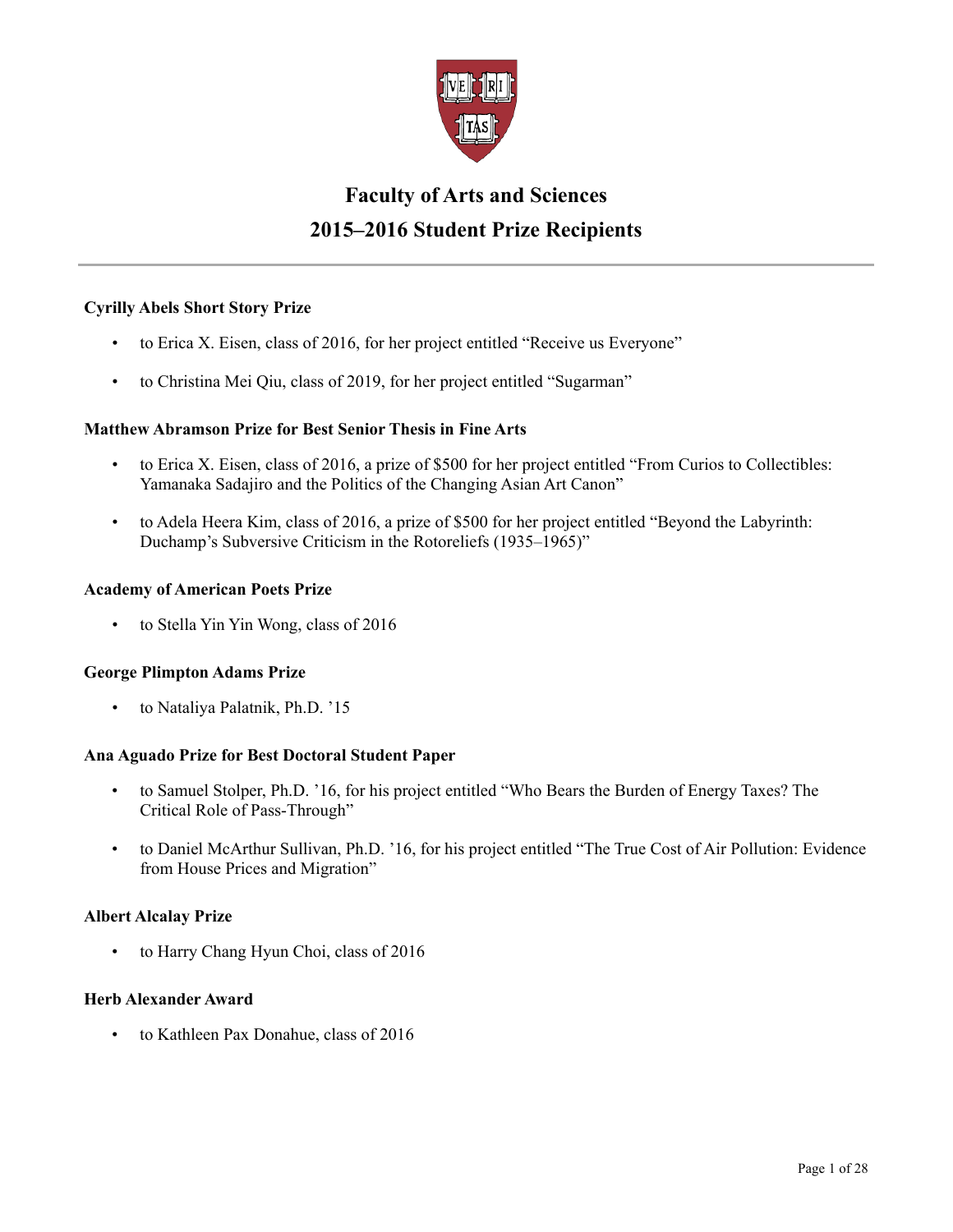#### **Richard Glover Ames and Henry Russell Ames Award**

- to Gabrielle Elisabeth Milner, class of 2016
- to Allison Elizabeth Torsiglieri, class of 2016

#### **Sophia de Mello Breyner Andresen Prize**

• to Shawheen Justin Rezaei, class of 2017, a prize of \$100 for his project entitled "Lembrando Angola: A importância de família para vidas transnacionais"

#### **Kwame Anthony Appiah Prize**

• to Teagan Alexander Lende, class of 2016, for his project entitled "A Fruitful Business: The Sustainable Nature of Informal Produce Vending and the Rastafari Moral Economy in Cape Town, South Africa"

#### **Rudolf Arnheim Prize**

• to Daniel Alexander Citron, class of 2016

# **William Harris Arnold and Gertrude Weld Arnold Prize**

• to Matthew Scott Franks, G5, for his project entitled "Ephemeral Repertoire: Virtual Databases and Edwardian Subscription Societies"

### **Santo J. Aurelio Prize**

• to Mary Beth Petersen Unger, A.L.B. '16, a prize of \$2,500

#### **Joseph L. Barrett Award**

- to Ana Maria Barros, class of 2017
- to Jasmine Ariana Fernandez, class of 2016
- to Ted Joseph White, class of 2017

#### **Bechtel Prize in Philosophy**

to Zeynep Soysal, G6

### **Louis Begley Prize**

• to Emeline Noelle Atwood, class of 2018

#### **Jeremy Belknap Prize**

• to Sidney Cesan Li, class of 2019, a prize of \$500 for his project entitled "Les gestes faibles et forts: vers une comparution perceptive"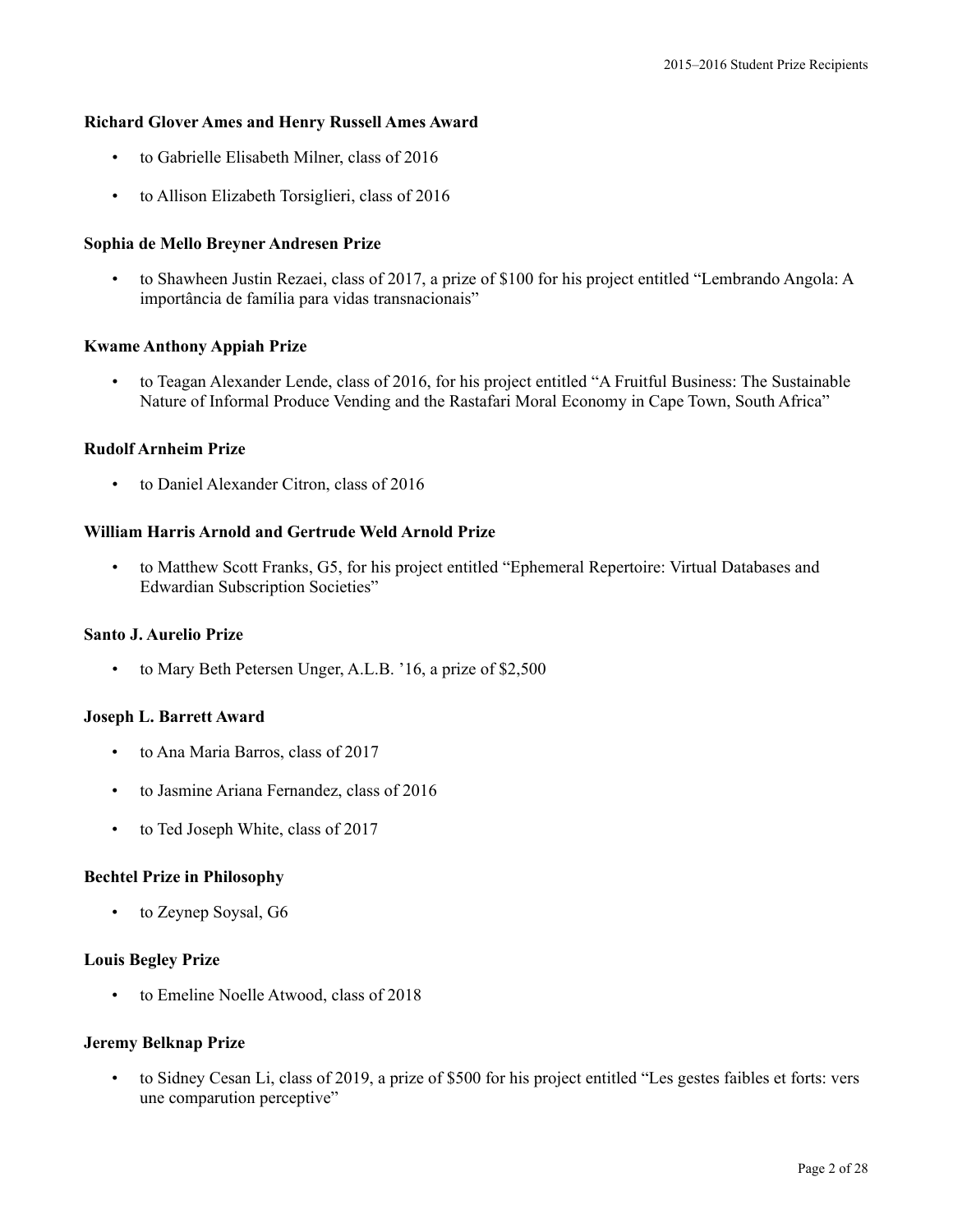### **Helen Choate Bell Prize**

- to Thomas Booth Salomon Dolinger, G1, for his project entitled "'Out where the poem ends': Jack Spicer's Bibliographic Poetics"
- to Olivia Margot Munk, class of 2016, for her project entitled "Call it *Fuku Americanus*: The uses and abuses of the term 'immigrant literature' in critical receptions of Junot Diaz and Henry Roth"

### **Lillian Bell Prize in History**

• to Lilias Yutong Sun, class of 2016, a prize of \$750 for her project entitled "Berlin Wall of the Free World: International Politics of the Chinese Refugees in Hong Kong, 1949–1962"

#### **James Gordon Bennett Prize**

• to Elsa Babette Kania, class of 2016, a prize of \$2,400 for her project entitled "China's Cyber Strategy in Times of 'Cyber Anarchy': The People's Liberation Army's Evolving Strategic Thinking on Information Warfare and Cyber Warfare"

### **Philo Sherman Bennett Prize**

• to Isaac Geoffrey Inkeles, class of 2016, a prize of \$900 for his project entitled "Value Pluralism, Tradition, and Moral Adjudication"

#### **William J. Bingham Award**

• to James Michael Vesey, class of 2016

#### **"The Bohemians" (New York Musicians Club) Prize in Composition**

- to Adi Snir, G2, a prize of \$2,000 for his project entitled "*Strait Pursuit*, for two violas"
- to Christopher Swithinbank, G3, a prize of \$2,000 for his project entitled "*Union-seam*, for four performers"

#### **Derek C. Bok Award for Excellence in Graduate Student Teaching of Undergraduates**

- to Andrew David Baker, G6, a prize of \$1,000
- to Katie Beth Kohn, G6, a prize of \$1,000
- to Theodore S. Leenman, G5, a prize of \$1,000
- to Hyung Suk Tak, Ph.D. '16, a prize of \$1,000
- to Kaitlyn Ann Vredenburgh, G4, a prize of \$1,000

# **Derek Bok Public Service Prize**

to Reima Yosif Shakeir, A.L.M. '16, a prize of \$2,000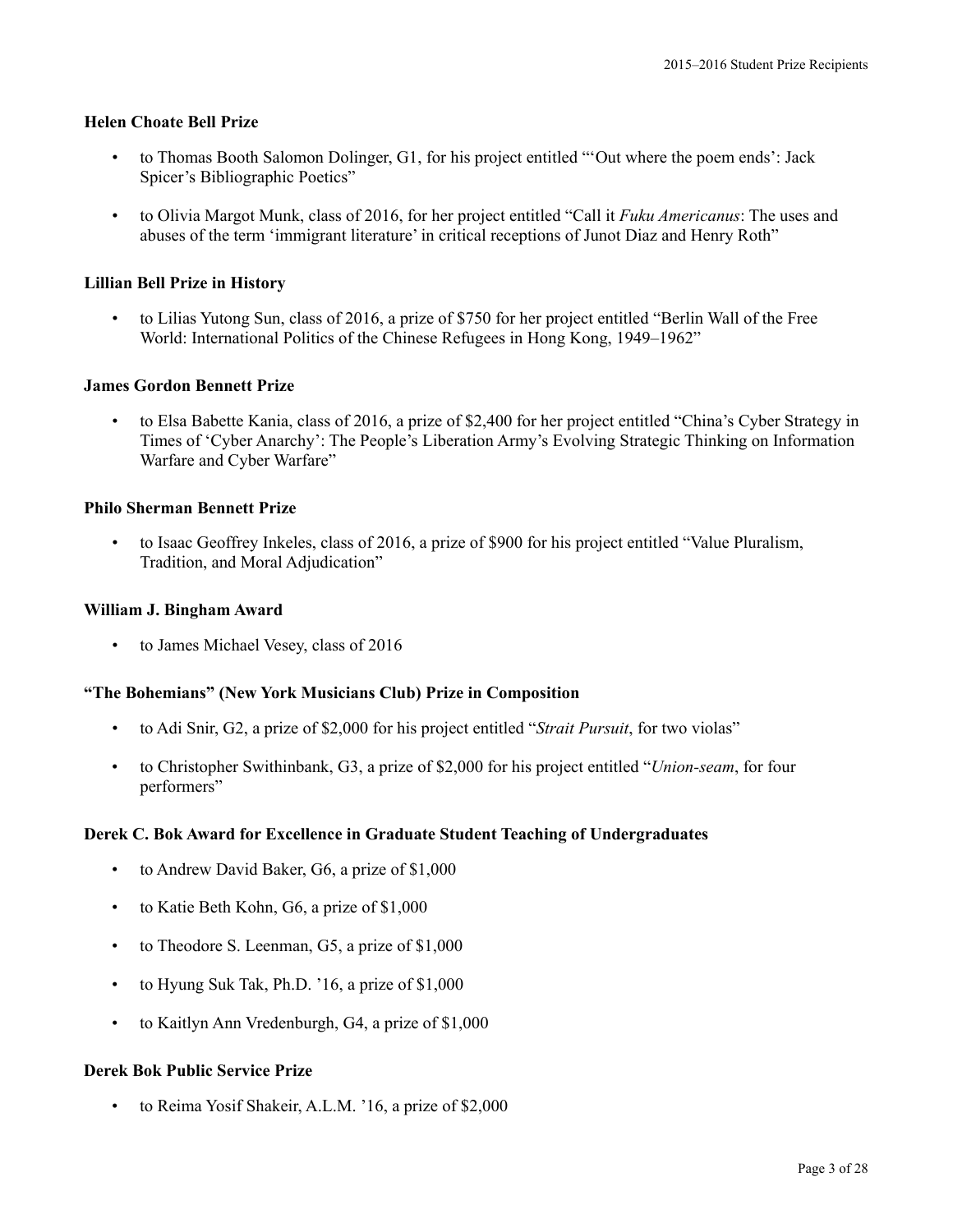### **Arthur L. Boland Prize**

• to Evan Tongji Zheng, class of 2016

# **Charles Joseph Bonaparte Scholarship Prize**

- to Eliza Jayne DeCubellis, class of 2017
- to Olivia Rachel Goldberg, class of 2017
- to Joshua Aaron Goldstein, class of 2017
- to Jeffrey Robert Metzger, class of 2017

# **Francis Boott Prize**

• to Clara Iannotta, G2, a prize of \$1,000 for her project entitled "*Sotto Voce Stuff*, for 26 voices and objects"

# **Boston Ruskin Club Prize**

• to Tess Dorothy McNulty, G1, for her project entitled "Joyce Adapting Shelley: The Social Function of Lyric Form"

### **Bowdoin Prize for Graduate Essays in the English Language**

- to Nicholas T. Rinehart, G2, a prize of \$10,000 for his project entitled "In Human Bondage: Reconsidering the Slave Relation"
- to Oliver Wunsch, G5, a prize of \$10,000 for his project entitled "Watteau, Through the Cracks"

# **Bowdoin Prize for Graduate Composition in Greek**

• to Gregory Robert Mellen, G5, a prize of \$10,000 for his project entitled "A Practice Speech"

# **Bowdoin Prize for Graduate Composition in Latin**

- to Gregory Robert Mellen, G5, a prize of \$10,000 for his project entitled "De Bibliothecis"
- to James Raynham Townshend, G7, a prize of \$10,000 for his project entitled "iam ver praeteriit tepidum"

# **Bowdoin Prize for Graduate Essay in the Natural Sciences**

• to Leon Furchtgott, Ph.D. '16, a prize of \$10,000 for his project entitled "Neural Syllogisms: Can Biology and Logic Explain Reasoning?"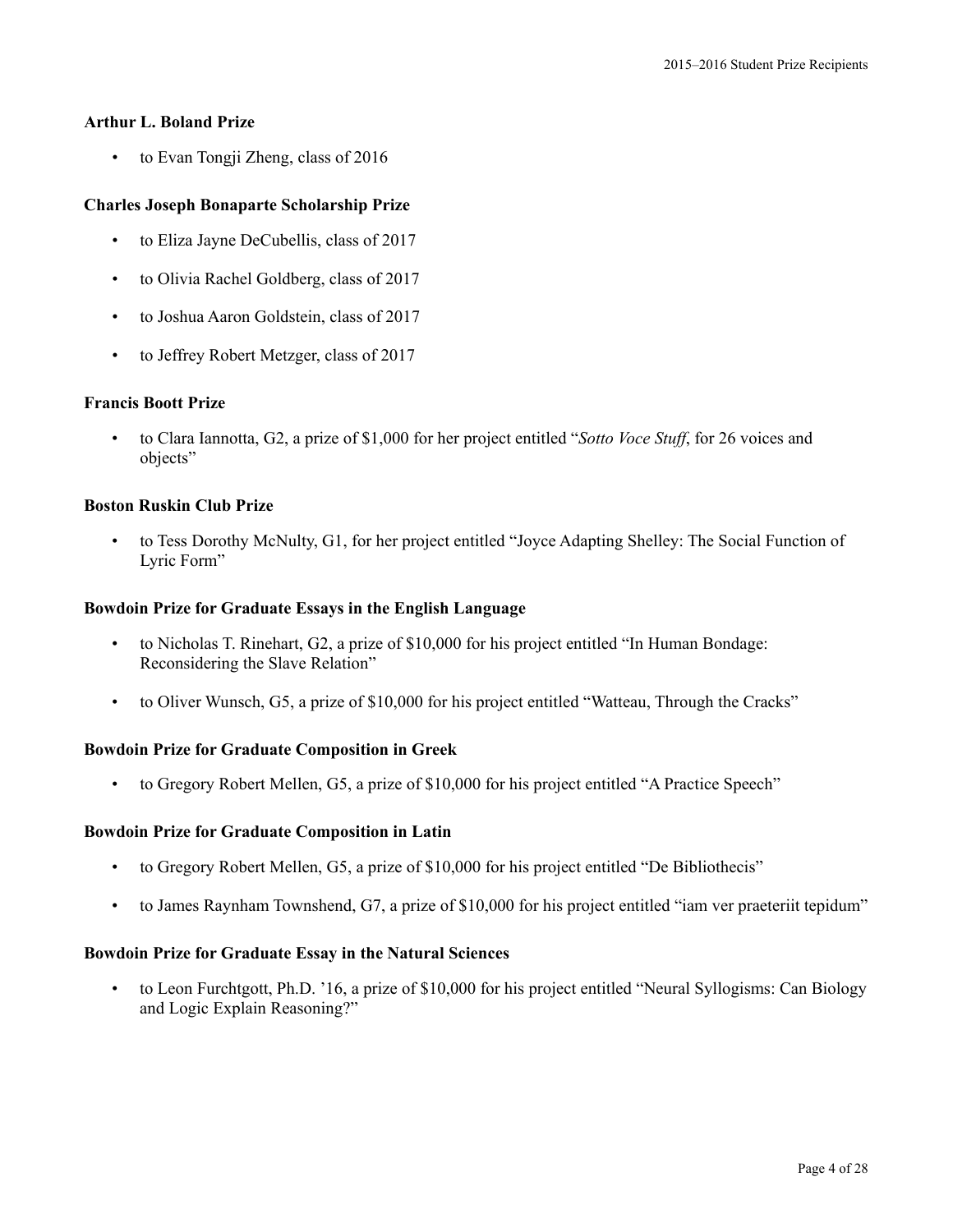### **Bowdoin Prize for Undergraduate Essays in the English Language**

- to Angie Heeyoung Jo, class of 2016, a prize of \$10,000 for her project entitled "How a Civic Building Means: The Languages of Boston City Hall"
- to Cary Allain Williams, class of 2016, a prize of \$10,000 for her project entitled "'They Know Us Here': Contrasting Patterns of Movement and Stillness among Enslaved and Free People of Color"

# **Francis Bowen Prize**

to Jeremy David Fix, G8

### **Boylston Prizes for Elocution**

- to Matthew Blais Barrieau, class of 2016
- to Cherline Bazile, class of 2017

# **Le Baron Russell Briggs Commencement Prize**

• to Joshuah Brian Campbell, class of 2016, a prize of \$1,000

### **Le Baron Russell Briggs Fiction Prize**

• to Emeline Noelle Atwood, class of 2018

#### **Le Baron Russell Briggs Honors Thesis in English Prize**

• to Moira Eileen McCavana, class of 2016, for her project entitled "86 Ways of Becoming José Manuel Elosegi"

#### **Le Baron Russell Briggs Traveling Prizes**

- to Emma Rose Adler, class of 2016
- to Lauren Elizabeth Claus, class of 2016
- to Katherine Arlene Farineau, class of 2016
- to Brandan Stephen Griffin, class of 2016
- to Bridget Rose Irvine, class of 2016
- to Naomi Kathleen Lang, class of 2016
- to Samuel Robert Reynolds, class of 2016
- to Daniel Aaron Schwartz, class of 2016
- to Megan Hak Taing, class of 2016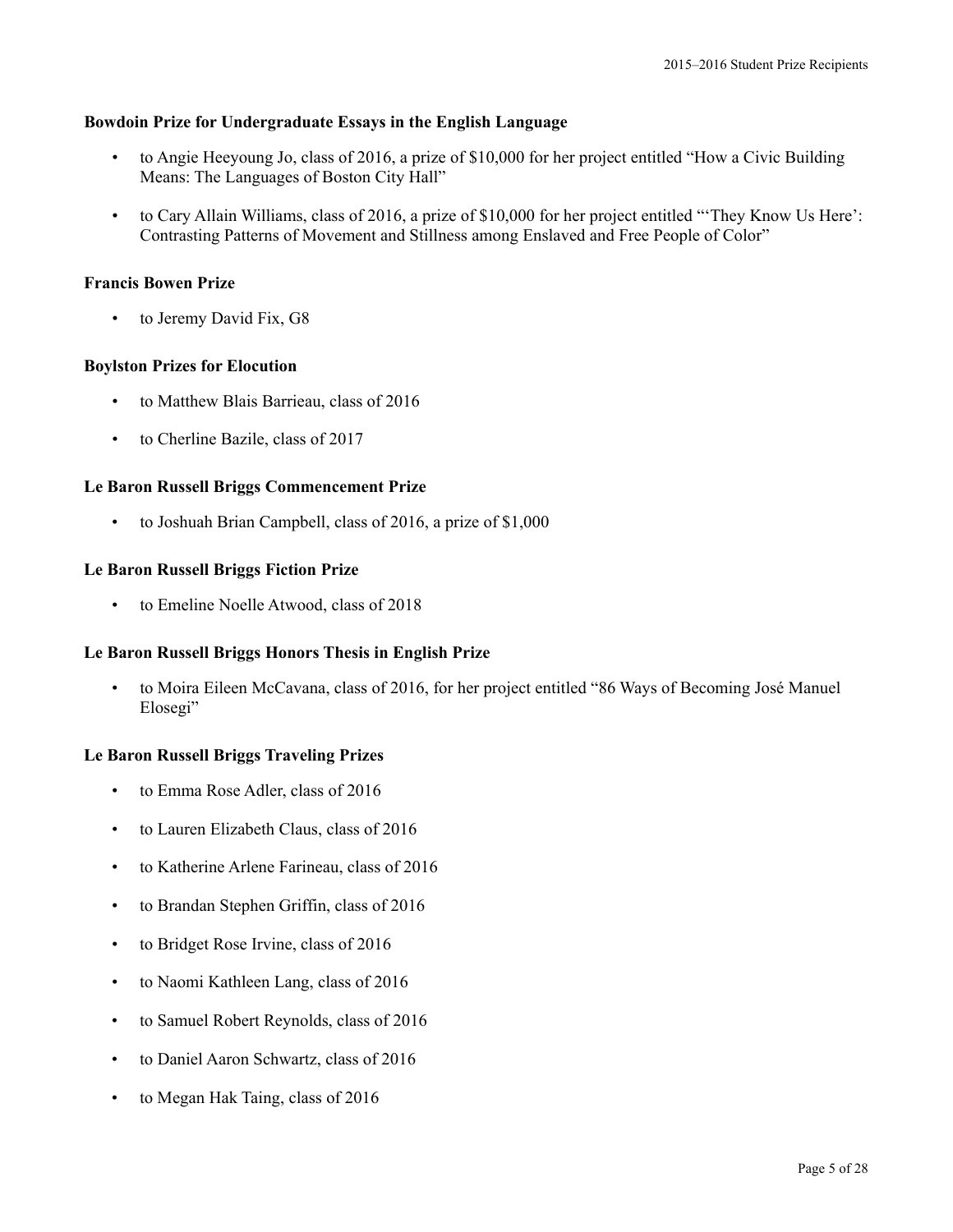- to Bailey Marshall Trela, class of 2016
- to Stella Yin Yin Wong, class of 2016

# **Francis H. Burr, 1909, Fund**

- to Naomi Kathleen Lang, class of 2016
- to Andrew Paul Mollerus, class of 2016

# **Emily and Charles Carrier Prize**

• to Elizabeth Masters Batkin, class of 2015

# **David Taggart Clark Prize for the Undergraduate Latin Commencement Oration**

• to Anne Ames Power, class of 2016, a prize of \$1,000

# **Class of 1955/Robert T. Coolidge Undergraduate Thesis Prize in Medieval Studies**

• to Rivka Brod Hyland, class of 2016, a prize of \$1,000 for her project entitled "Direct Speech: In Search of a Common Idiom in Early Abbasid Christian and Islamic Theology"

### **John Clive Prize**

• to Lucia Rose Isham Millham, class of 2016, for her project entitled "Language and Legacy: British Nurses and Wartime Trauma on the Front Lines of World War I"

# **Colton Award**

- to Lane Bradley Baker, class of 2016, a prize of \$600 for his project entitled "New World in the North: Renaissance Debates on the Riphean Mountains, 1517–1549"
- to Alice Siqi Han, class of 2016, a prize of \$600 for her project entitled "Double Détente: The Role of Gaullist France and Maoist China in the Formation of Cold War Détente, 1954–1973"
- to Alice Flora Hyde, class of 2016, a prize of \$600 for her project entitled "Contagion and Response: African and Colonial Authority during the 1908 Outbreak of Plague in the Gold Coast Colony"

# **James Bryant Conant Prize**

- to Ryan Patrick O'Meara, class of 2018, for his project entitled "Addressing Climate Change: An Energy Plan for 2050"
- to Harald Oswin, class of 2017, for his project entitled "Quo Vadis? Baseload Power in South Africa"
- to Lillian Claire Scherlis, class of 2018, for her project entitled "A Piece of Writing Tending toward Disorder"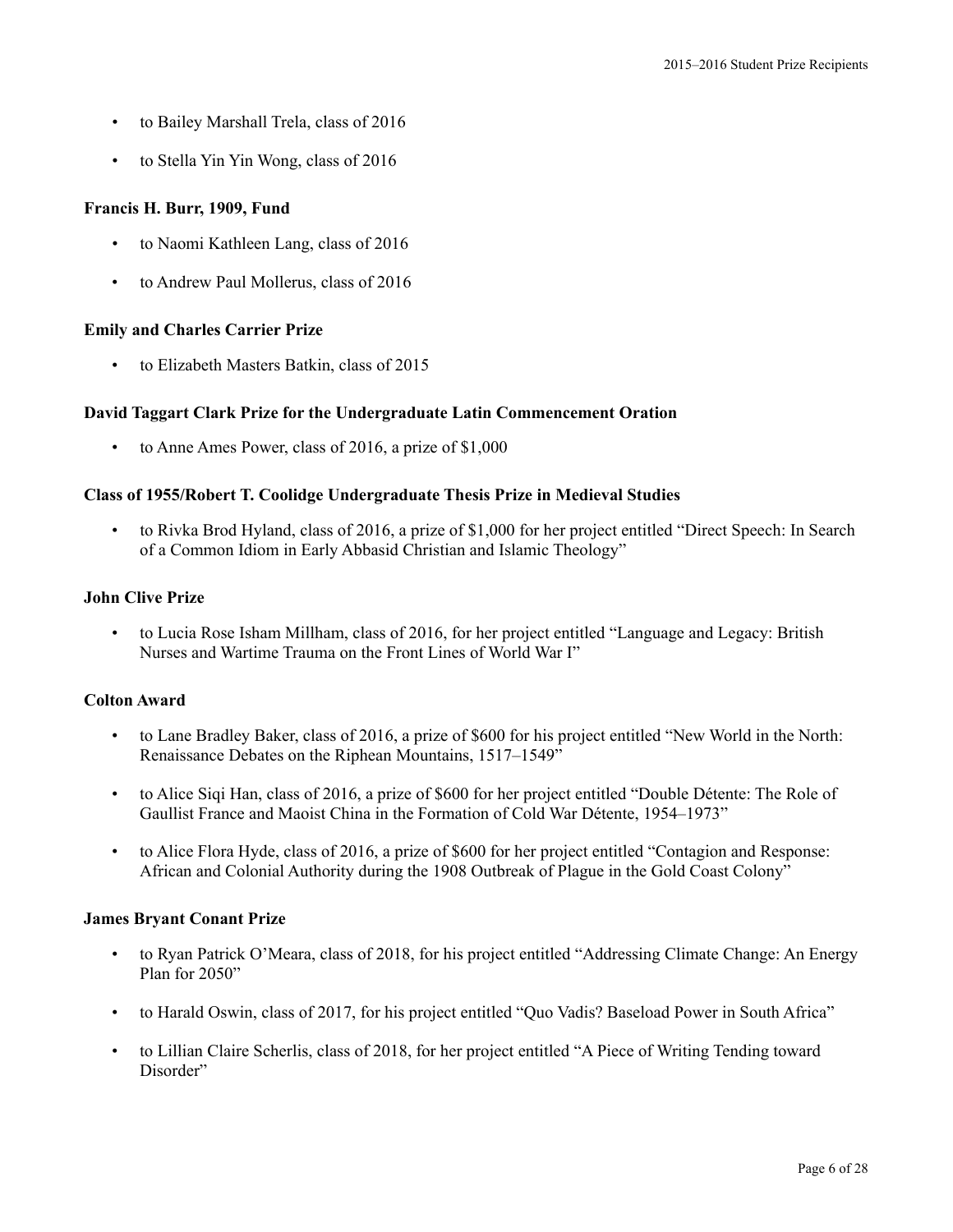### **Coolidge Debating Prizes**

- to Fanelesibonge Siphiwo Mashwama, class of 2017, a prize of \$3,000
- to Bo Seo, class of 2017, a prize of \$3,000

### **Council Prize in Visual Arts**

- to William Carlos Orman, class of 2016
- to Renee Elaine Zhan, class of 2016

#### **Annamae and Allan R. Crite Prize**

- to Matthew Justin Bach, A.L.M. '16, a first-place prize of \$1,500
- to Kaylie Ackerman, A.L.B. '16, a second-place prize of \$1,000

#### **Gerda Richards Crosby Prize in Government**

• to Aaron Zane Roper, class of 2016, a prize of \$500 for his project entitled "The Effect of Electoral Systems on Immigrant Representation"

#### **Edward Chandler Cumming Prize**

• to Cary Allain Williams, class of 2016, a prize of \$3,000 for her project entitled "'At Least We Have Our Name': Free People of Color and the Struggle to Survive in Antebellum Louisiana and Mississippi"

#### **Eugene R. Cummings Senior Thesis Prize in LGBT Studies**

• to Gabrielle Elisabeth Milner, class of 2016, for her project entitled "Predictors of Breast and Cervical Cancer Screening in Sexual Minority Women"

#### **Louis Curtis Prize**

- to Tyler Dobbs, class of 2016
- to Anne Ames Power, class of 2016

#### **David Rockefeller Center for Latin American Studies Thesis Prize in History and Literature**

• to John Patrick Finnegan, class of 2016, a prize of \$200 for his project entitled "Recasting the Revolution: Spectacle and Propaganda in Peru's MRTA"

#### **Mack I. Davis II Harvard College Prize**

• to Justus Effiong Uwayesu, class of 2018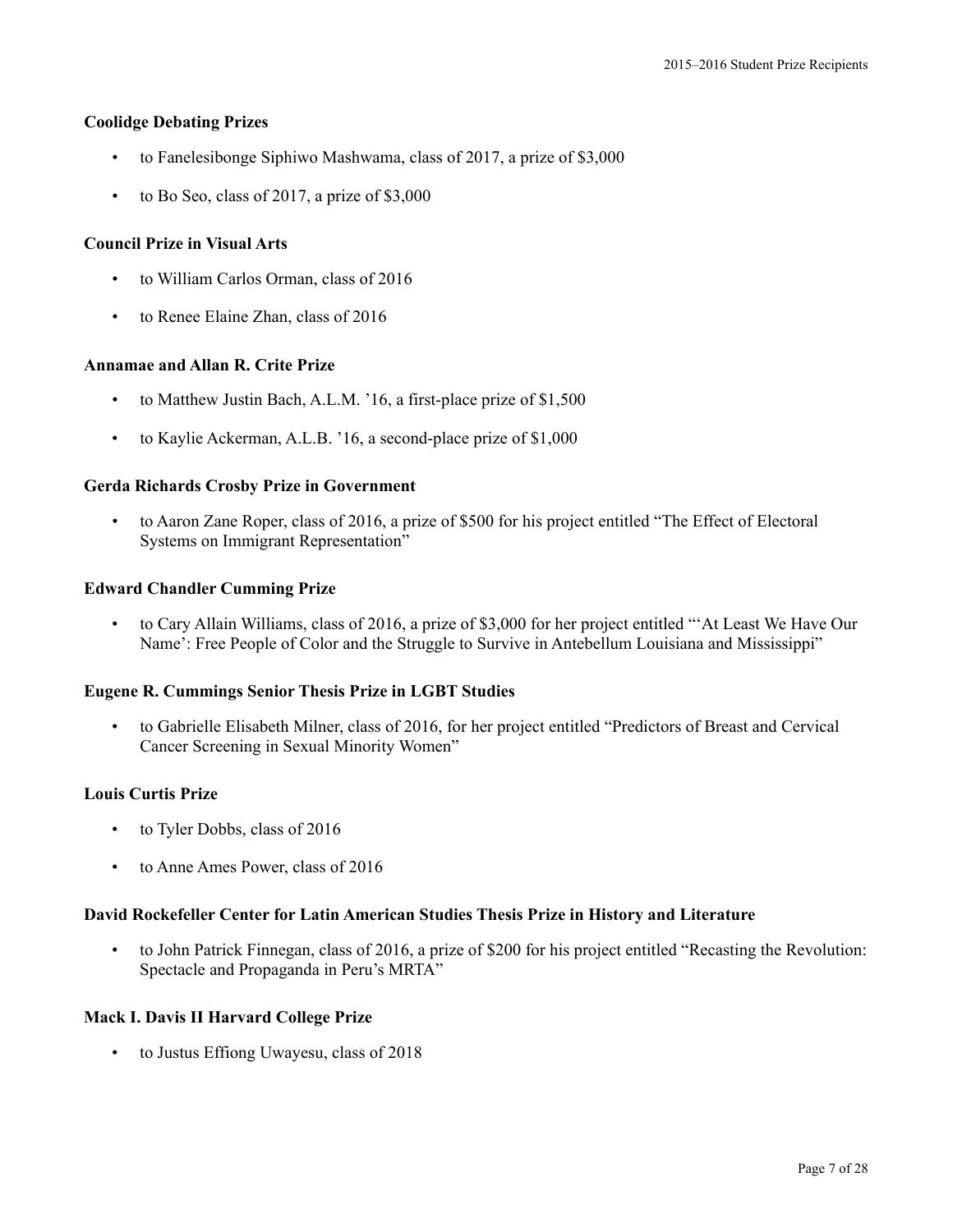# **Davison Fellowship for Travel in Music**

- to Audrey Chen, class of 2018, a prize of \$1,000
- to Auburn Ho Lee, class of 2017, a prize of \$1,000
- to Alexander George Scolnik-Brower, class of 2017, a prize of \$1,000
- to Cheng Hao Sam Wu, class of 2017, a prize of \$5,000

### **Dean's Prize for Outstanding A.L.M. Capstone Project**

- to Bethany Lauren Gorham, A.L.M. '16, a prize of \$1,000
- to Michelle Noelle Moon, A.L.M. '16, a prize of \$1,000
- to Jeffrey Sargent North, A.L.M. '16, a prize of \$1,000
- to Patrick Timothy O'Brien, A.L.M. '16, a prize of \$1,000
- to Laura Piper, A.L.M. '16, a prize of \$1,000

#### **Dean's Prize for Outstanding A.L.M. Thesis**

- to Carlin Fair Aloe, A.L.M. '16, a prize of \$1,000
- to Thomas John Deschenes, A.L.M. '16, a prize of \$1,000
- to Sukriti Drabu, A.L.M. '16, a prize of \$1,000
- to Nikolaos Georgoulias, A.L.M. '16, a prize of \$1,000
- to Leonie Glen, A.L.M. '16, a prize of \$1,000
- to Tomoko Ito, A.L.M. '16, a prize of \$1,000
- to Haneen Nafia Khalaf, A.L.M. '16, a prize of \$1,000
- to Richard S. Kim, A.L.M. '16, a prize of \$1,000
- to Joel Thomas Patterson, A.L.M. '16, a prize of \$1,000
- to Jessica Tobias Pinkham, A.L.M. '16, a prize of \$1,000
- to Freeha Riaz, A.L.M. '16, a prize of \$1,000
- to David Kent Zucker, A.L.M. '16, a prize of \$1,000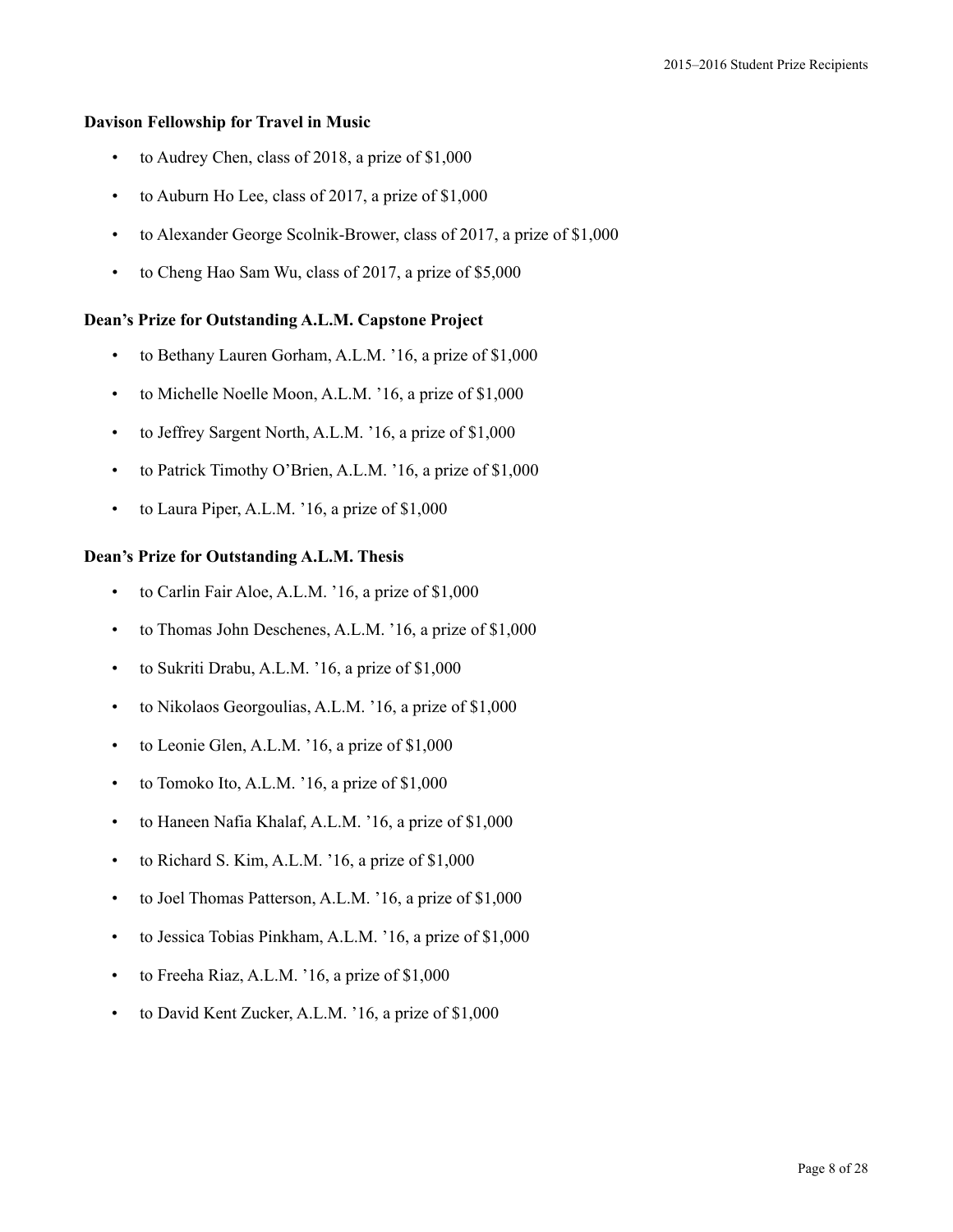#### **Arthur P. Dempster Award**

- to David Edward Jones, Ph.D. '16
- to Anqi Zhao, Ph.D. '16

# **David Herbert Donald Prize**

- to Elena Florence Hoffenberg, class of 2016, a prize of \$1,000
- to David Steven Wanger Steinbach, class of 2016, a prize of \$1,000

### **Louise Donovan Award**

• to Garrett Carter Allen, class of 2016

# **Robert E. Dressler Traveling Grant**

- to Aurelio Alberto Muzaurieta, class of 2017, a prize of \$4,900 for his research on the linguistic and cultural approach to the Zika virus in Brazilian cities during the 2016 Rio Summer Olympics.
- to Marthe Laetitia Tiani Vessah, class of 2017, a prize of \$715 for her senior thesis research on the sexual health education of young adults in Cameroon.
- to Nicholas Thomas John Wood, class of 2017, a prize of \$2,556 for his research on the Falkland/Malvinas Islands as public and private contested space from April to June 1982.

# **W. E. B. Du Bois Award**

• to Iyeyinka Anuoluwahan Omigbodun, class of 2016, for her project entitled "Walking 'Good Governance' to Nigeria"

# **John Dunlop Undergraduate Thesis Prize in Business and Government**

- to Auden Susan Laurence, class of 2016, for her project entitled "Access for All? The Political Economy of Support for Early Childhood Education"
- to Michael Stephen Loughlin, class of 2016, for his project entitled "Behavioral Responses to Electricity Prices: Evidence from Jamaica"
- to Anchisa Pongmanavuth, class of 2016, for her project entitled "Credit Crisis 3.0? An Assessment of the Macroeconomic Risk of Corporate Debt"

# **Dunster House Fiftieth Anniversary Prize**

- to Stephanie Gabrielle Franklin, class of 2016
- to Ravi Dinesh Shah, class of 2016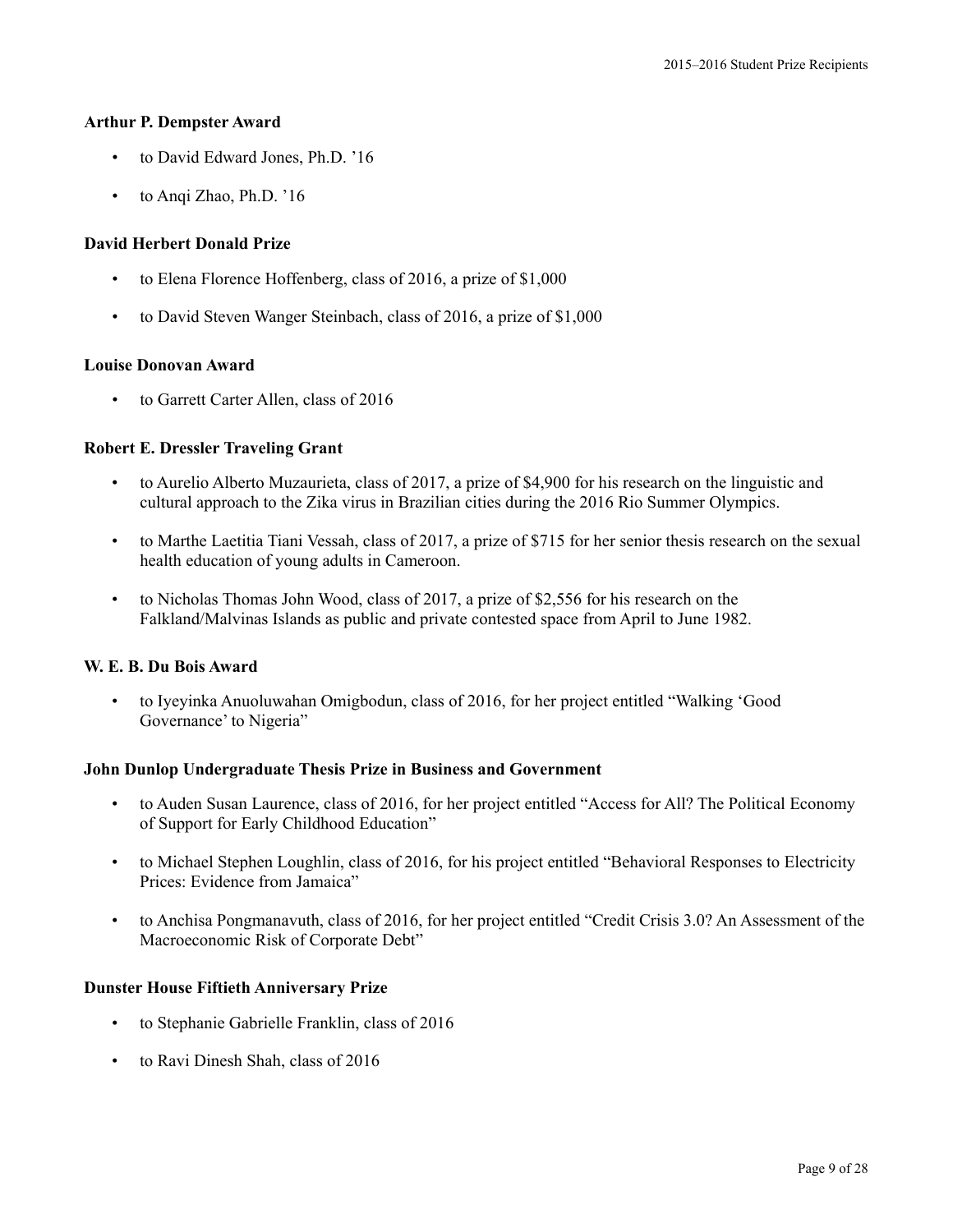# **Edward Eager Memorial Prize**

- to Joshua Lee Ascherman, class of 2017
- to Aisha Bhoori, class of 2018, for her project entitled "The Forgiver"
- to Miles Hewitt, class of 2018
- to Daniela Muhleisen, class of 2019
- to Olivia Margot Munk, class of 2016, for her project entitled "Good Fences Make Good Neighbors"
- to John Luke Pizzato, class of 2016
- to Samuel Robert Reynolds, class of 2016, for his project entitled "Season's Greetings from the Moon"
- to Daniel Aaron Schwartz, class of 2016
- to Bailey Marshall Trela, class of 2016, for his project entitled "Chapter XV"
- to Annie Yuan Wei, class of 2016

# **Susan C. Eaton Fellowship in Organizing, Leadership, and Social Change**

• to Olivia Melissa Castor, class of 2017, a prize of \$750

# **David Rice Ecker Short Story Prize for Freshmen**

• to Emily Yueyi Zhao, class of 2019

# **Ralph Waldo Emerson Prize**

• to Talia Karchmer Rothstein, class of 2017, a prize of \$200 for her project entitled "The Miners of Cananea: Representations of the Working Class in National Myth"

# **Enel Endowment Prize for Best Undergraduate Paper or Senior Thesis**

• to Jacob Tipton Bradt, class of 2016, for his project entitled "'A Room with a View': Examining Changes in the Marginal Implicit Price of Flood Risk in Coastal Housing Markets Using the Hedonic Price Function"

# **Senior Thesis Prize in Ethnicity, Migration, Rights**

- to Dianisbeth Acquie, class of 2016, for her project entitled "An Abundance of Butterflies"
- to Aaron Zane Roper, class of 2016, for his project entitled "The Effect of Electoral Systems on Immigrant Representation"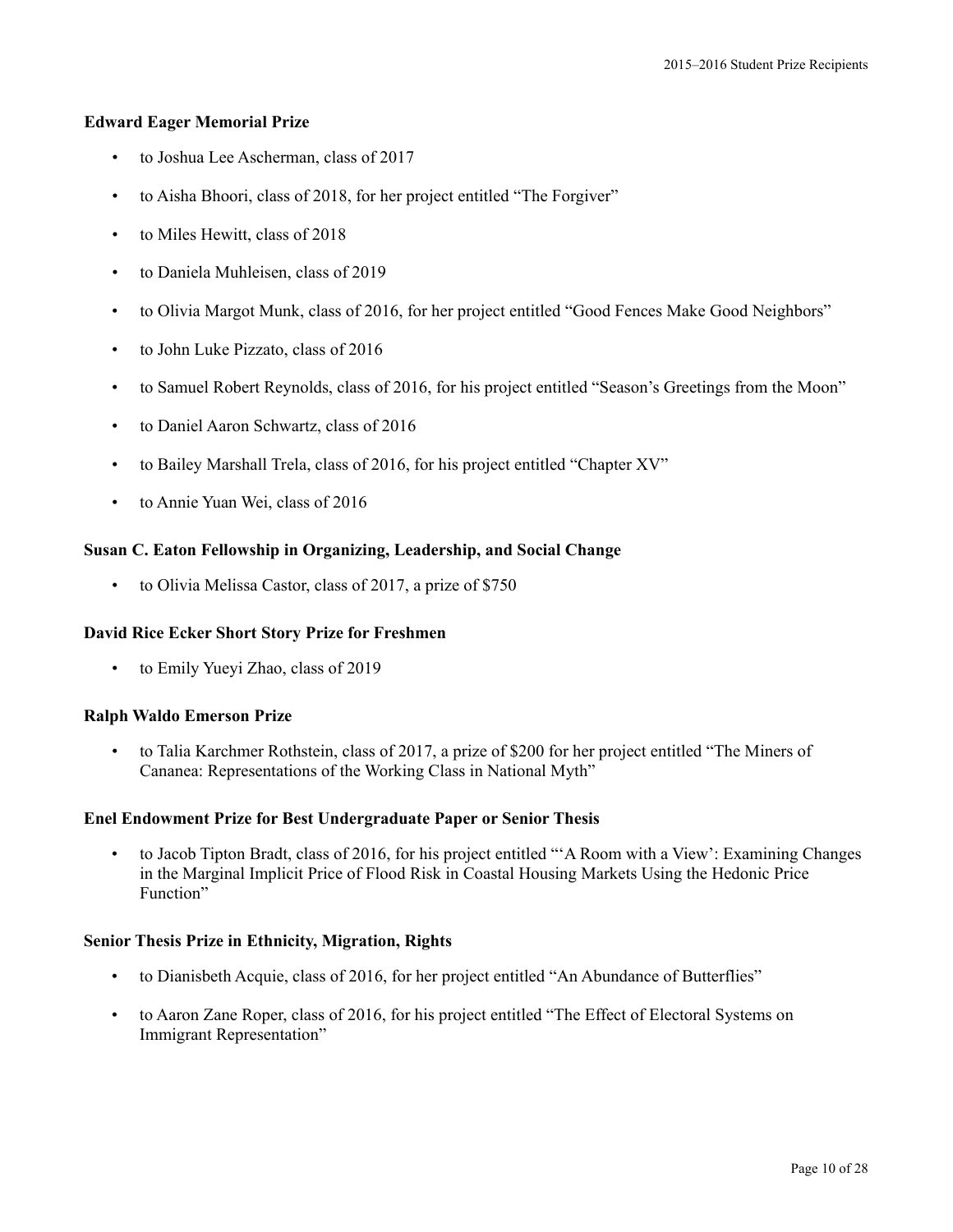#### **Extension School Commencement Speaker Prize**

- to Chiwai Chow, A.L.M. '16, a prize of \$1,000
- to Cheryl R. Greenwald, A.L.M. '16, a prize of \$1,000
- to Michelle Noelle Moon, A.L.M. '16, a prize of \$1,000
- to Alissa Renee Musto, A.L.B. '16, a prize of \$1,000
- to Kristen Elizabeth Strezo, A.L.M. '15, a prize of \$1,000

#### **John P. Fadden Award**

• to Todd Evan Preston, class of 2016

#### **Claire Fairman History of Art and Architecture Undergraduate Thesis Award**

• to Angie Heeyoung Jo, class of 2016, a prize of \$500 for her project entitled "How a Civic Building Means: The Languages of Boston City Hall"

# **Suzanne Farrell Dance Prize**

• to Tessa Gabrielle Markewich, class of 2016

#### **Captain Jonathan Fay Prize**

- to Claire Chi Atwood, class of 2016, a prize of \$2,500 for her project entitled "Transfiguring History: Two Epic Poems about Peter the Great, 1803–1810"
- to Sitan Chen, class of 2016, a prize of \$2,500 for his project entitled "Geometry in Algorithms and Complexity"
- to Ryan Dz-Wei Chow, class of 2016, a prize of \$2,500 for his project entitled "Lineage-specifying transcription factors dictate squamous transformation of the lung"

#### **William Scott Ferguson Prize**

• to Gregory Andrew Briker, class of 2017, a prize of \$1,200 for his project entitled "As Long as You Live: Mildred and Richard Loving"

### **Eric Firth Prize**

• to Tabata Amaral de Pontes, class of 2016, a prize of \$1,160 for her project entitled "The Politics of Education Reform in Brazilian Municipalities"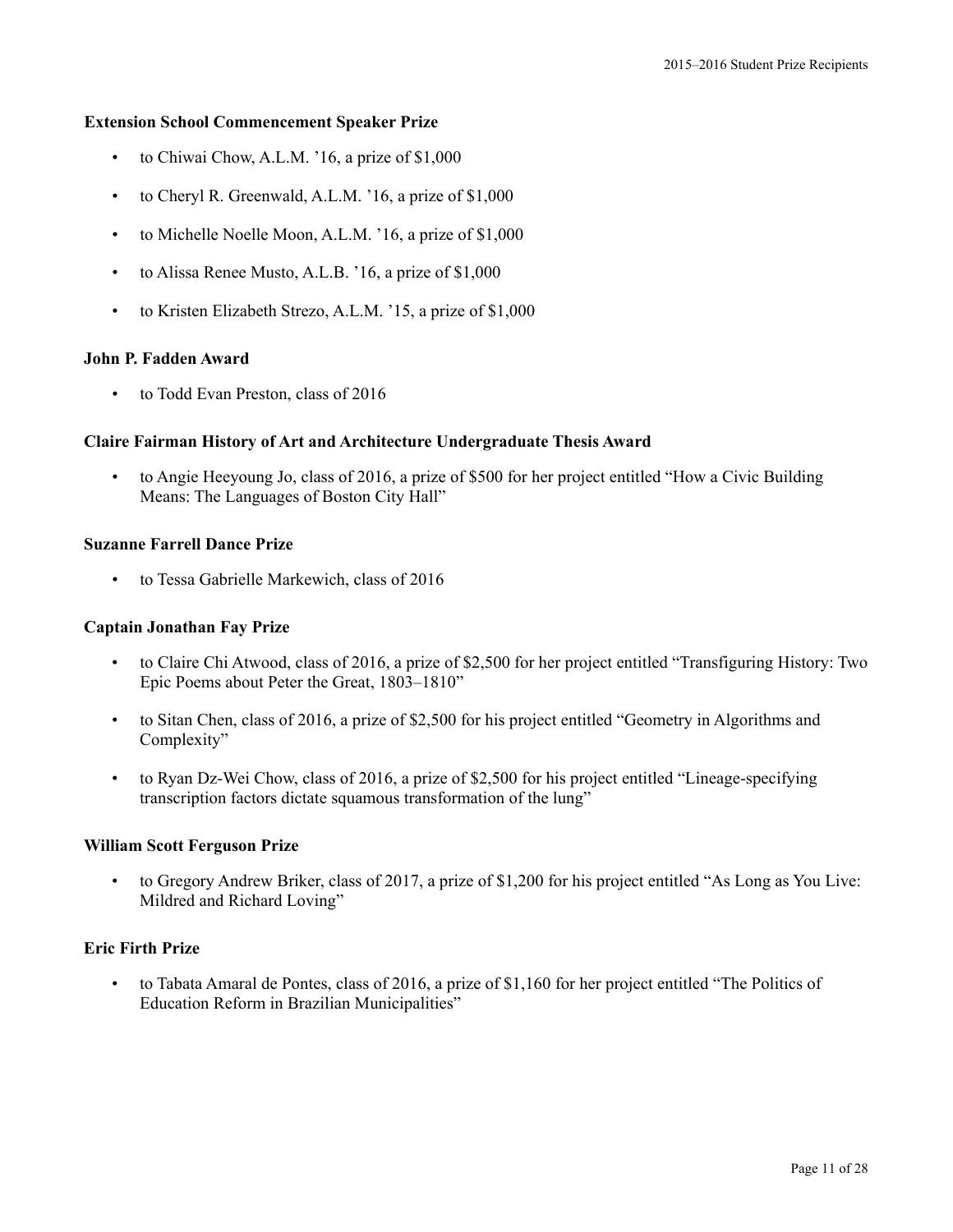# **Howard T. Fisher Prize**

- to Heidi Mayer Hurst, class of 2016, for her project entitled "Allocating Disaster Recovery Centers"
- to Yunhan Xu, class of 2017, for her project entitled "Visualizing Urban Hospitality"

# **Sophia Freund Prize**

- to Melody Yun Jia Guan, class of 2016, a prize of \$1,000
- to Garrett Miles Lam, class of 2016, a prize of \$1,000
- to Nathaniel Katkin Mayer, class of 2016, a prize of \$1,000
- to Gabrielle Elisabeth Milner, class of 2016, a prize of \$1,000
- to Colton Alexander Valentine, class of 2016, a prize of \$1,000

# **Friends of the Harvard Department of Mathematics Prize**

- to Xiaoyu He, class of 2016
- to Aaron Landesman, class of 2016

### **Paul Revere Frothingham Scholarship Prize**

• to Kirin Gupta, class of 2016

# **Albert M. Fulton, Class of 1897, Prize**

• to Vanessa Carolina Rodriguez, class of 2016, for her project entitled "Women in Firehouses and Financial Firms: Experiences of Gender, Class, and the Intersection"

# **Lloyd McKim Garrison Prize**

• to Lev Craig, class of 2016, for his project entitled "We Were All There Weren't We"

# **Carroll F. Getchell Manager of the Year Award**

• to Andrew Robert Larson, class of 2016

#### **Leo Goldberg Prize in Astronomy**

- to Thomas Bell Leith, class of 2016
- to Matthew Jonathon Pasquini, class of 2016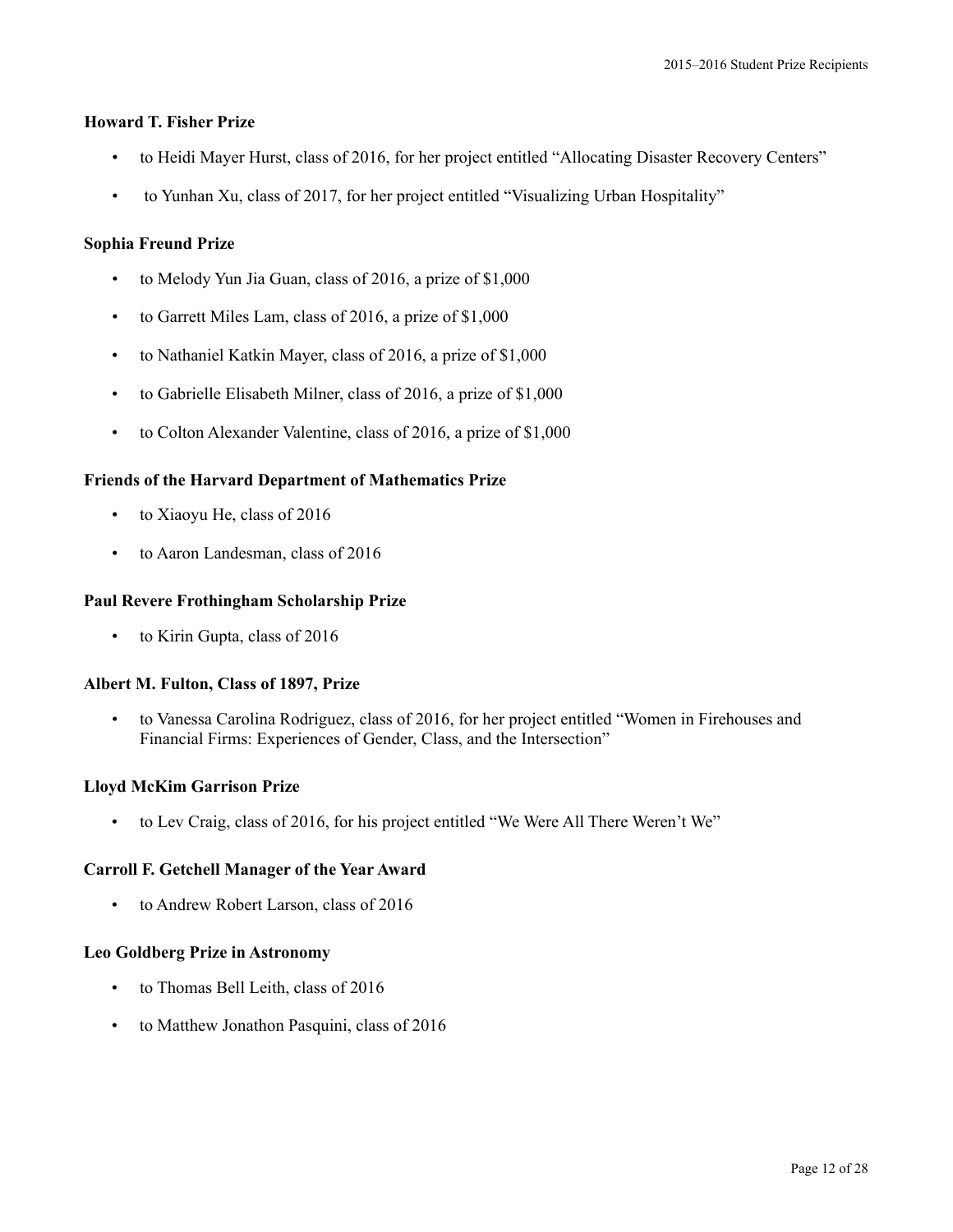### **Gertrude and Maurice Goldhaber Prize**

- to Michael Coughlin, G3
- to Christopher Robert Frye, G3

# **Reverend Peter J. Gomes Prize in Religion and Ethnicity**

• to Sophia Fitz Randolph, class of 2016

### **Jane C. Grant Senior Prize**

• to Kirin Gupta, class of 2016

# **John Green Prize**

- to Phillip Charles Golub, class of 2016, a prize of \$2,500
- to Cheng Hao Sam Wu, class of 2017, a prize of \$2,500

# **Kate and Max Greenman Prize**

- to Daniel Arthur DeBois, class of 2018
- to Molli Elizabeth Goetz, class of 2019
- to Joy Lixinbei Jing, class of 2017
- to Fanelesibonge Siphiwo Mashwama, class of 2017
- to Bo Seo, class of 2017
- to Catherine H. Zheng, class of 2019

# **James R. and Isabel D. Hammond Prize**

• to Megan Marie Monteleone, class of 2016, for her project entitled "Creating *Guayusa Upina*: Gender, Culture, and Indigenous Power amidst Development in the Ecuadorian Amazon"

# **Seymour E. and Ruth B. Harris Dunster House Prize**

- to Austin Wonkyu Lee, class of 2016
- to Ella Park-Chan, class of 2016

#### **Seymour E. and Ruth B. Harris Prize for Honors Thesis in Economics**

• to Auden Susan Laurence, class of 2016, a prize of \$3,500 for her project entitled "Access for All? The Political Economy of Support for Early Childhood Education"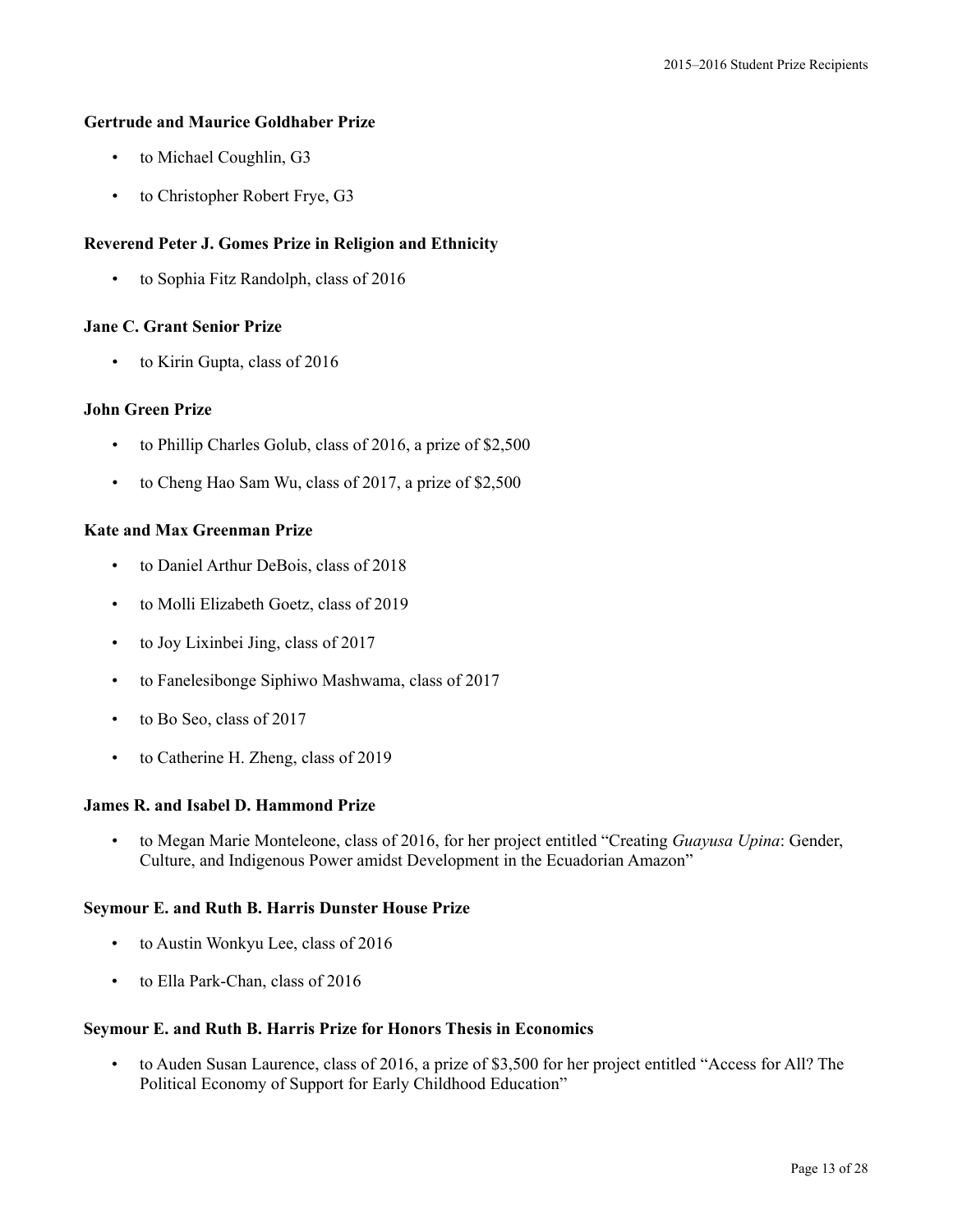# **Seymour E. and Ruth B. Harris Prize for Honors Thesis in the Social Sciences**

• to David Paban Freed, class of 2016, a prize of \$3,500 for his project entitled "Labor Market Bargaining: Theory and Evidence from NBA Free Agency"

# **Harvard College Women's Leadership Award**

• to Jasmine Ariana Fernandez, class of 2016

# **Harvard Monthly Prize**

• to Alexandra Shea Grimm, class of 2017

# **Harvard-Radcliffe Foundation for Women's Athletics Award**

to Paige Venice Kouba, class of 2016

# **Roger Conant Hatch Prizes for Lyric Poetry**

• to Joanne Ling Koong, class of 2017, for her project entitled "Face"

# **Lawrence J. Henderson Prize**

• to Philip Cody He, class of 2016, for his project entitled "Elucidating Mechanisms of Histone Methylation with an RNA Polymerase-Tethered Histone Lysine Methyltransferase"

# **Department of History Prize**

- to William Edward Holub-Moorman, class of 2016, a prize of \$500
- to Carter Lydia Winifred Stratton, class of 2016, a prize of \$500

# **Department of History Undergraduate Essay Prize**

- to Lane Bradley Baker, class of 2016, a prize of \$250 for his project entitled "Clashing Crowds: The Decline of the Flagellants in Strasbourg, 1349"
- to Nelson Landers Barrette, class of 2017, a prize of \$250 for his project entitled "Abraham Lincoln and the Emancipation Proclamation"

# **Philip Hofer Prize for Collecting Books or Art**

- to Helen Xiao Yang, a first-place prize of \$3,000 for her project entitled "The Lost Works of Dr. John H. Watson"
- to Christopher John Foster, a second-place prize of \$1,500 for his project entitled "Harry Potter Chinese" Forgeries"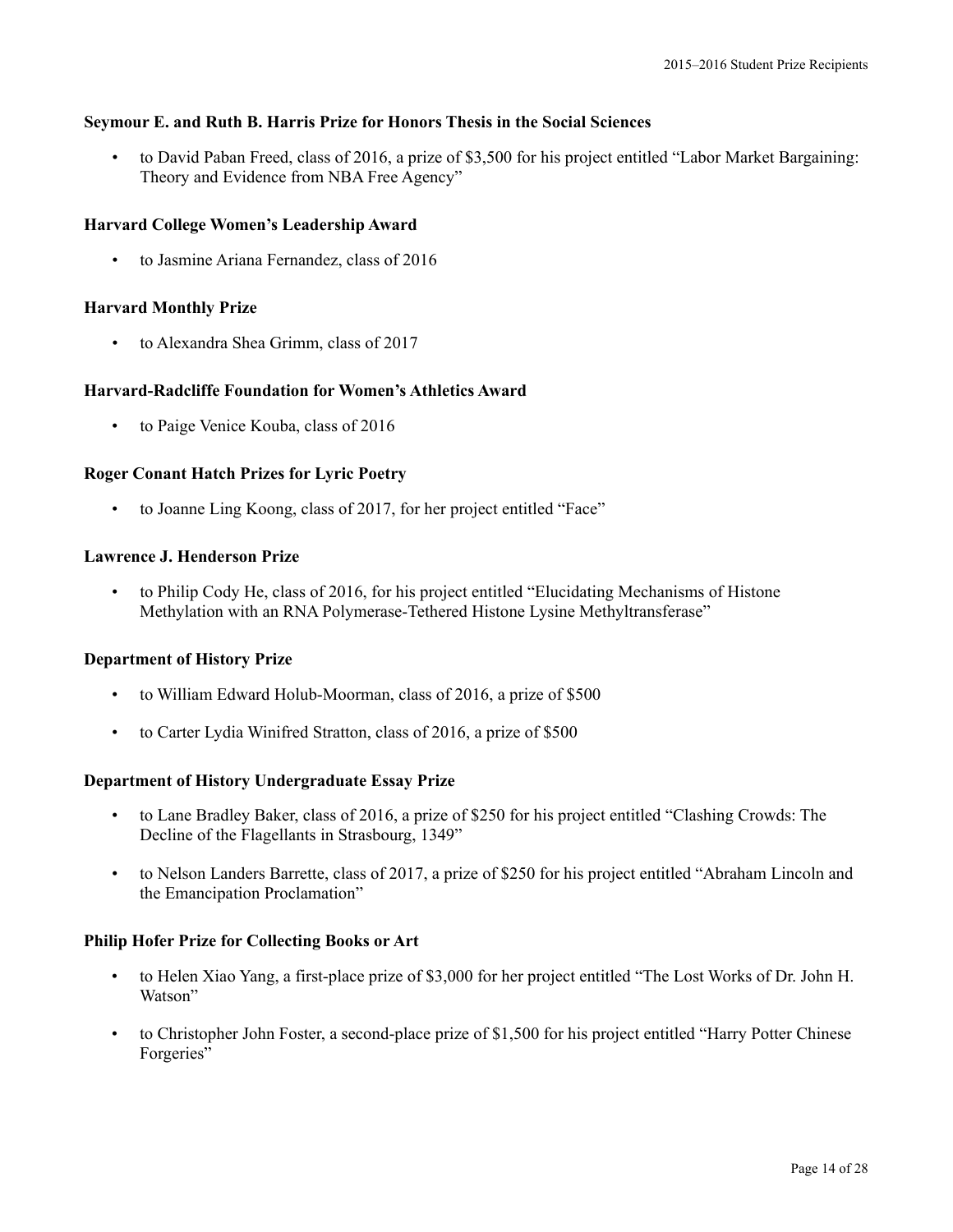### **George Caspar Homans Prize**

• to Andrea Ortiz, class of 2016

### **Thomas Temple Hoopes Prize**

- to Emma Rose Adler, class of 2016, a prize of \$4,000 for her project entitled "The Revivalists"
- to Sahil Agrawal, class of 2016, a prize of \$4,000 for his project entitled "Re-Dressing Legal Formalism: The Synthesis of Law and Science, 1870–1920"
- to Molly Cecelia Alter, class of 2016, a prize of \$4,000 for her project entitled "The Cult Cure: Residential Teenage Drug Treatment in the Shadow of Synanon, 1958–2000s"
- to Hanna Amanuel, class of 2016, a prize of \$4,000 for her project entitled "(In)visible Bodies: The National Campaign to 'Eradicate' Female Genital Cutting in Eritrea"
- to Claire Chi Atwood, class of 2016, a prize of \$4,000 for her project entitled "Transfiguring History: Two Epic Poems about Peter the Great, 1803–1810"
- to Alona Bach, class of 2016, a prize of \$4,000 for her project entitled "Lights Up: Performing Science and the Electrical Association for Women, 1925–1927"
- to Lane Bradley Baker, class of 2016, a prize of \$4,000 for his project entitled "New World in the North: Renaissance Debates on the Riphean Mountains, 1517–1549"
- to Brandon James Kapena Baptista, class of 2016, a prize of \$4,000 for his project entitled "'Lovely Hula Hands': Native Hawaiian Identity in Hapa-Haole Music and Hula Performance"
- to Serena Lynn Booth, class of 2016, a prize of \$4,000 for her project entitled "Piggybacking Robots: Overtrust in human-robot security dynamics"
- to Joshuah Brian Campbell, class of 2016, a prize of \$4,000 for his project entitled "'Paris Tout Entier': Musical Histories of Improvisation and Blackness from African-American Musicians in Paris, 1920 to Now"
- to Jennifer Hong Chang, class of 2016, a prize of \$4,000 for her project entitled "Sea Reach: A Scalable Deep Sea Robotic Arm"
- to Sitan Chen, class of 2016, a prize of \$4,000 for his project entitled "Geometry in Algorithms and Complexity"
- to Ryan Dz-Wei Chow, class of 2016, a prize of \$4,000 for his project entitled "Lineage-specifying transcription factors dictate squamous transformation of the lung"
- to Emily Darlene Ciciotte, class of 2016, a prize of \$4,000 for her project entitled "The Ancient Reception of an Epic Alexander the Great"
- to Daniel Alexander Citron, class of 2016, a prize of \$4,000 for his project entitled "As I Wake"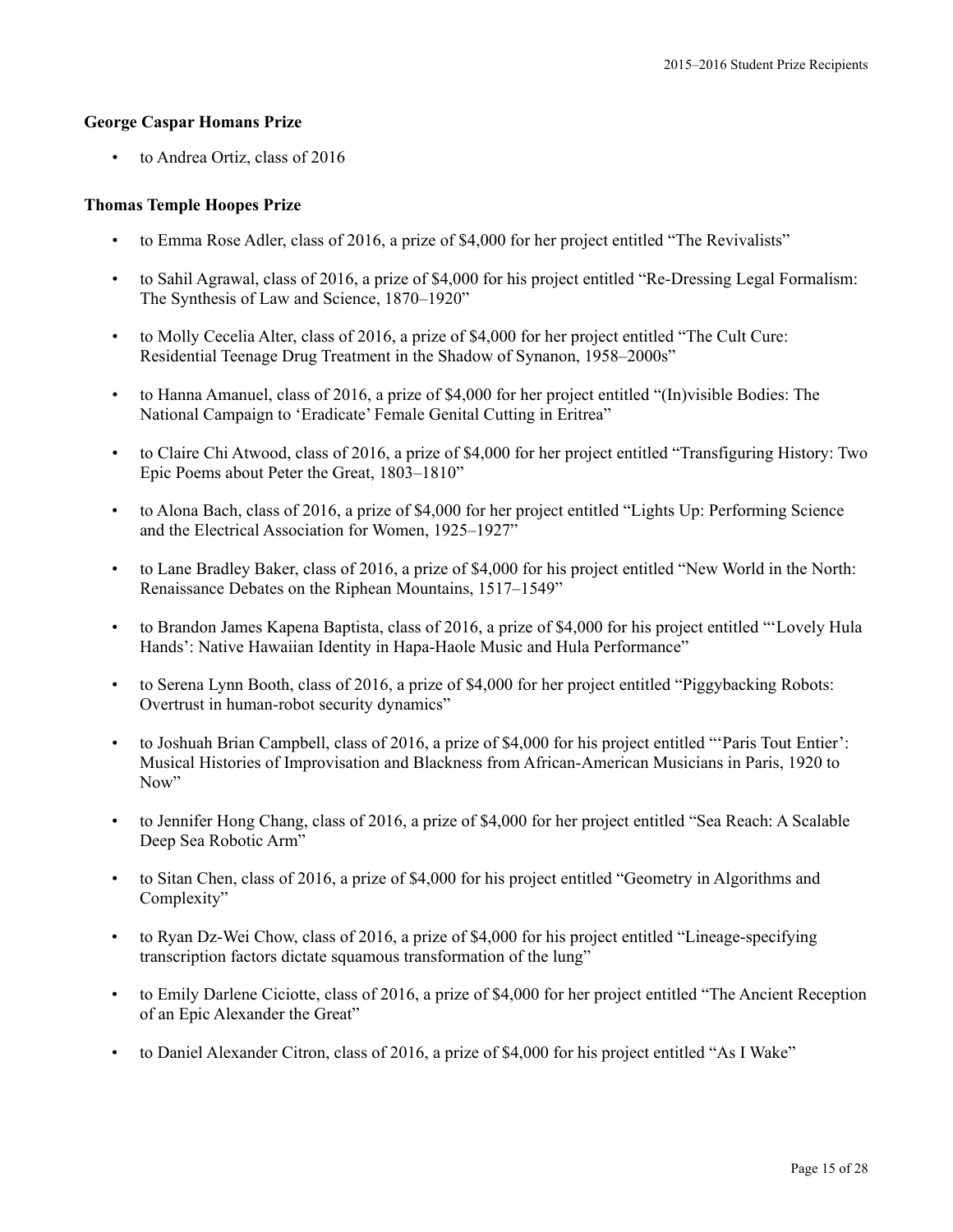- to Laura Elizabeth Clerx, class of 2016, a prize of \$4,000 for her project entitled "How do Trees Maintain Photosynthate Transport from Leaves to Roots as They Grow Taller? A study of the ontogenetic scaling of phloem sieve tube hydraulic resistance with tree height in *Quercus rubra*"
- to Kathleen Pax Donahue, class of 2016, a prize of \$4,000 for her project entitled "'All Together Now': Linking the Public Goods Game and Prisoner's Dilemma for Robustness against Free-Riders"
- to David Paban Freed, class of 2016, a prize of \$4,000 for his project entitled "Labor Market Bargaining: Theory and Evidence from NBA Free Agency"
- to John Bacon Gabrieli, class of 2016, a prize of \$4,000 for his project entitled "Extending the Ladder of Opportunity: Education Funding, Adequacy Lawsuits, and Economic Mobility in America"
- to Samuel Lukens Goldberg, class of 2016, a prize of \$4,000 for his project entitled "Sea Level Change since Last Glacial Maximum"
- to Nicole Ann Golden, class of 2016, a prize of \$4,000 for her project entitled "Drivers of Success within Accountable Care Organizations: An In-Depth Examination of a Value-Based Medicine Model"
- to Dario Guerrero-Meneses, class of 2016, a prize of \$4,000 for his project entitled "Aztlán"
- to Serena Fleming Hagerty, class of 2016, a prize of \$4,000 for her project entitled "Hoping for the Worst: When and Why People Prefer Bad News"
- to Alice Siqi Han, class of 2016, a prize of \$4,000 for her project entitled "Double Détente: The Role of Gaullist France and Maoist China in the Formation of Cold War Détente, 1954–1973"
- to Alexander Tarek Hassan, class of 2016, a prize of \$4,000 for his project entitled "uCALF: Ultrasound Catheter-based Automated Leg Fascicle Tracking"
- to Simone-Élise Stern Hasselmo, class of 2016, a prize of \$4,000 for her project entitled "Social Connections: Relationships between white matter integrity of the uncinate fasciculus and social awareness and cognition in typically developing children"
- to Philip Cody He, class of 2016, a prize of \$4,000 for his project entitled "Elucidating Mechanisms of Histone Methylation with an RNA Polymerase-Tethered Histone Lysine Methyltransferase"
- to Kevin Quinn Hilgartner, class of 2016, a prize of \$4,000 for his project entitled "The Detroit Water Shutoffs: An Ethnography of Governance and Activism"
- to Zoe Kettler Hitzig, class of 2015, a prize of \$4,000 for her project entitled "The Evolutionary Dynamics of Distributive Justice"
- to William Edward Holub-Moorman, class of 2016, a prize of \$4,000 for his project entitled "Projected Development: Experts, Children, and the Psychological Separation of Hollywood Cinema, 1920–1940"
- to Vivian Jiachen Hua, class of 2016, a prize of \$4,000 for her project entitled "Identification of the releasing stimuli of pup-directed behaviors: Biochemical and behavior studies"
- to Rivka Brod Hyland, class of 2016, a prize of \$4,000 for her project entitled "Direct Speech: In Search of a Common Idiom in Early Abbasid Christian and Islamic Theology"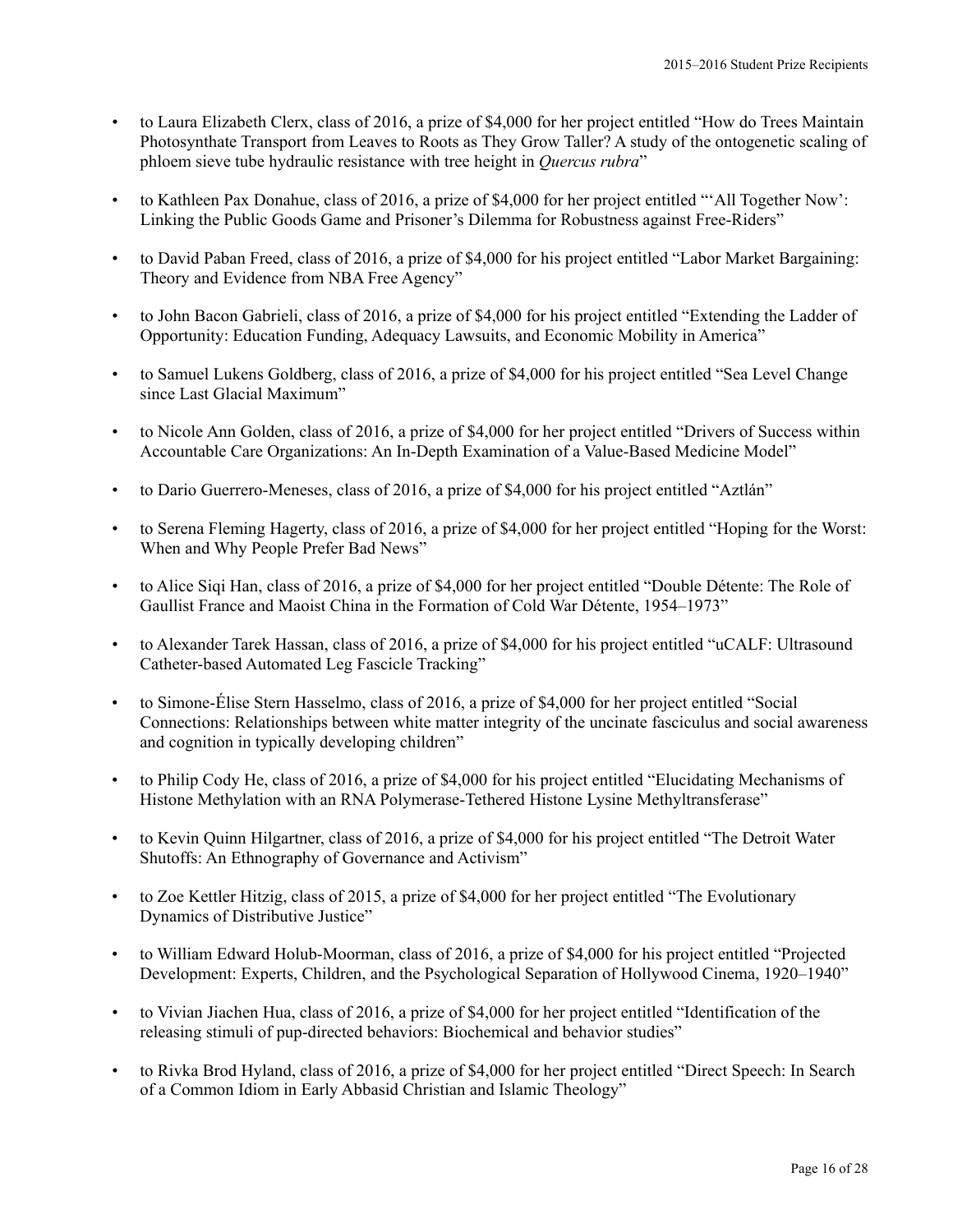- to Caleb Mackay Irvine, class of 2016, a prize of \$4,000 for his project entitled "Investigating a rebound in *Plasmodium falciparum* transmission using molecular barcoding"
- to Angie Heeyoung Jo, class of 2016, a prize of \$4,000 for her project entitled "How a Civic Building Means: The Languages of Boston City Hall"
- to Aaron Landesman, class of 2016, a prize of \$4,000 for his project entitled "A Thesis of Minimal Degree"
- to Teagan Alexander Lende, class of 2016, a prize of \$4,000 for his project entitled "A Fruitful Business: The Sustainable Nature of Informal Produce Vending and the Rastafari Moral Economy in Cape Town, South Africa"
- to Kevin Boening Li, class of 2016, a prize of \$4,000 for his project entitled "The Finance of Fine Art"
- to Zachary Jake Lustbader, class of 2016, a prize of \$4,000 for his project entitled "Narrowed Fears: A Volatility Index Model for Individual Equities"
- to Moira Eileen McCavana, class of 2016, a prize of \$4,000 for her project entitled "86 Ways of Becoming José Manuel Elosegi"
- to Elizabeth Ann MeLampy, class of 2016, a prize of \$4,000 for her project entitled "How to Read Body Language: Constructions of Power, Women, and 'The Gaze' in Early Christianity"
- to Jacob Moscona, class of 2016, a prize of \$4,000 for his project entitled "Agricultural Productivity and Economic Growth: Evidence from the Twentieth Century's Green Revolution"
- to Aaron Mihir Mukerjee, class of 2016, a prize of \$4,000 for his project entitled "Arsenal of Democracy? How Structural Disadvantage Shapes Social Capital and Civic Life in Detroit"
- to Bianca Mulaney, class of 2016, a prize of \$4,000 for her project entitled "Superbugs from Superdrugs: Understanding the Health Impact of Antibiotic Usage in Agriculture (An Economic Approach)"
- to Kevin Ross Parker, class of 2016, a prize of \$4,000 for his project entitled "Transcriptional Characterization of Mouse Hypothalamic Neurons"
- to Andrew Michael Raftery, class of 2016, a prize of \$4,000 for his project entitled "Reciprocity with Imperfect Information: Why Altruism Is So Quirky"
- to Ikaika Ramones, class of 2016, a prize of \$4,000 for his project entitled "E Ola Mau: Indigeneity, Land, and Political Subjectivities in Contemporary Hawaiʻi: Mauna a Wākea and the Thirty-Meter-Telescope"
- to Ramya Rangan, class of 2016, a prize of \$4,000 for her project entitled "Matching Causality Hypotheses to Simulations of Biological Systems"
- to Hannah Kouh Rasmussen, class of 2016, a prize of \$4,000 for her project entitled "Oncostatin M Enhances Hematopoietic Homing and Engraftment Post-Transplant"
- to Aaron Zane Roper, class of 2016, a prize of \$4,000 for his project entitled "The Effect of Electoral Systems on Immigrant Representation"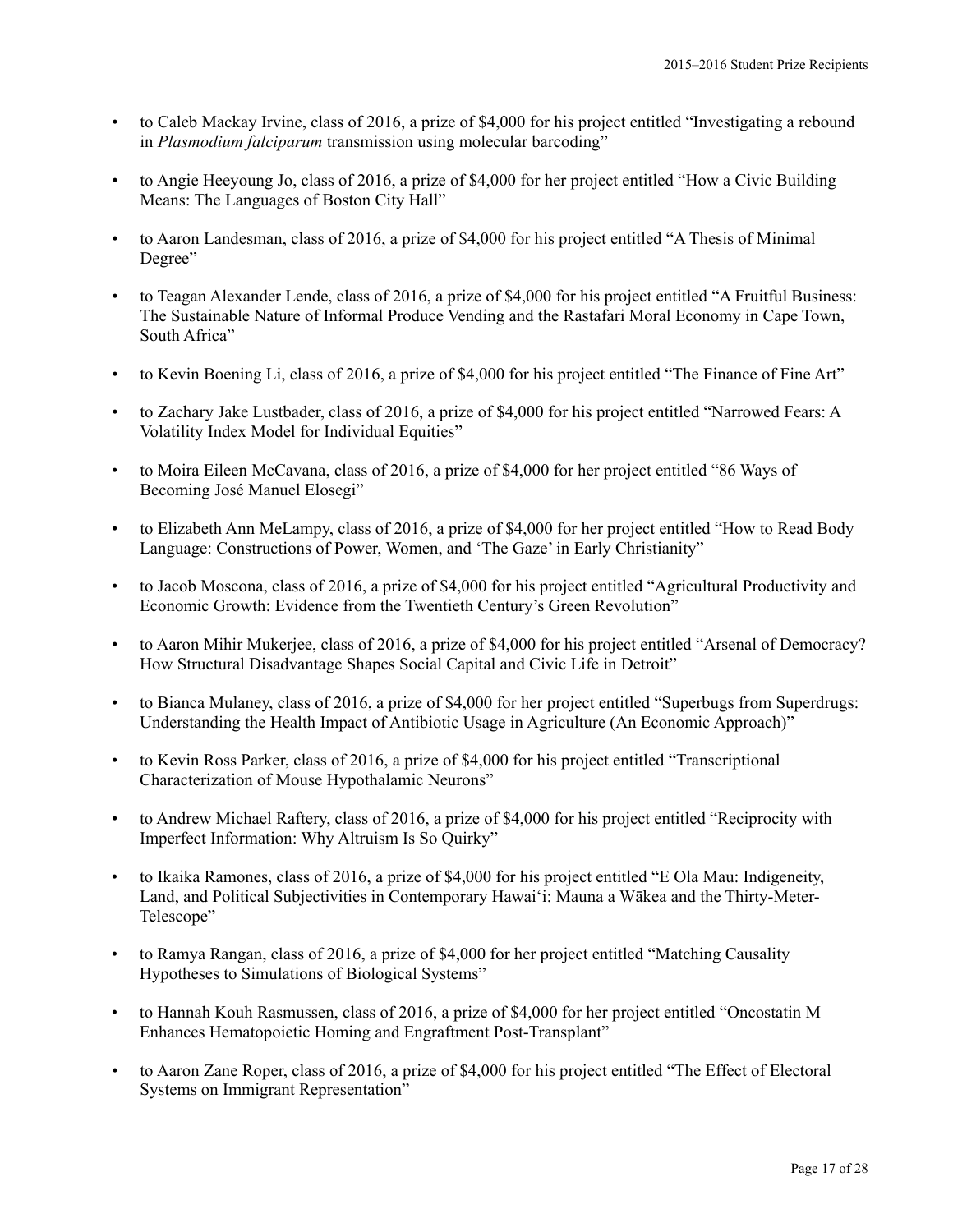- to Andrew Vincent Sanchez, class of 2016, a prize of \$4,000 for his project entitled "A Turn of the Mind: Frameworks for Religious Conversion in Seventeenth-Century Intellectual Discourse"
- to Yoav Schaefer, class of 2015, a prize of \$4,000 for his project entitled "Between Political Theology and Theological Politics: Jewish Political Thought during the Interwar Years"
- to Leah Nechama Schwartz, class of 2016, a prize of \$4,000 for her project entitled "Patients Who Are Hard to Hold: Compliance, Resistance, and Tuberculosis Treatment,1948–1998"
- to David Steven Wanger Steinbach, class of 2016, a prize of \$4,000 for his project entitled "Limits of Reform: The Tillman Act of 1907 and the Conservative Origins of American Campaign Finance Law"
- to Lauren Alessandra Stone, class of 2016, a prize of \$4,000 for her project entitled "Central Ghrelin Resistance: A Newly Discovered Consequence of Chronic Stress, with Implications for Stress-Associated Mental Illness"
- to Aliza Claire Theis, class of 2016, a prize of \$4,000 for her project entitled "'For the Diversion and Use of the Fair-Sex': Ladies'Almanacs in Eighteenth-Century England and America"
- to Colton Alexander Valentine, class of 2016, a prize of \$4,000 for his project entitled "Oeufs à la Madeleine: A Timely Approach to the Intertext in Marcel Proust and Milorad Pavić"
- to Nia Symone Walker, class of 2016, a prize of \$4,000 for her project entitled "Characterizing Differential Gene Expression in Probing Larvae of the Caribbean Coral Species *Porites astreoides* Lamarck, 1816"
- to Samuel James Wattrus, class of 2016, a prize of \$4,000 for his project entitled "The Regulation of Growth Differentiation Factor 11 during Aging"
- to Taylor Evans Weary, class of 2016, a prize of \$4,000 for her project entitled "Sources of Variation in Fecal Particle Size for Free-Ranging Eastern Chimpanzees (*Pan troglodytes schweinfurthii*) in Kibale National Park, Uganda: Influence of Age and Food Type"
- to Stella Yin Yin Wong, class of 2016, a prize of \$4,000 for her project entitled "Rites of the Da Capo"
- to Min-Ji Mindy Yi, class of 2016, a prize of \$4,000 for her project entitled "Modernism with a Human Face: Asterios Polyp's Visual Language"
- to Alexia Anastasia Zagouras, class of 2016, a prize of \$4,000 for her project entitled "Chimeric Knowledge and the Constructed Brain: An Ethnographic Account of the Harvard Stem Cell Institute and an Examination of the Role of Klf9 in the Regulation of Activation and Quiescence of Neural Stem Cells in the Adult Hippocampus"
- to Renee Elaine Zhan, class of 2016, a prize of \$4,000 for her project entitled "Hold Me"
- to Magdalene McGhee Zier, class of 2016, a prize of \$4,000 for her project entitled "Staging the Wake: Black Female Playwrights and the Fight against Lynching, 1916–1940"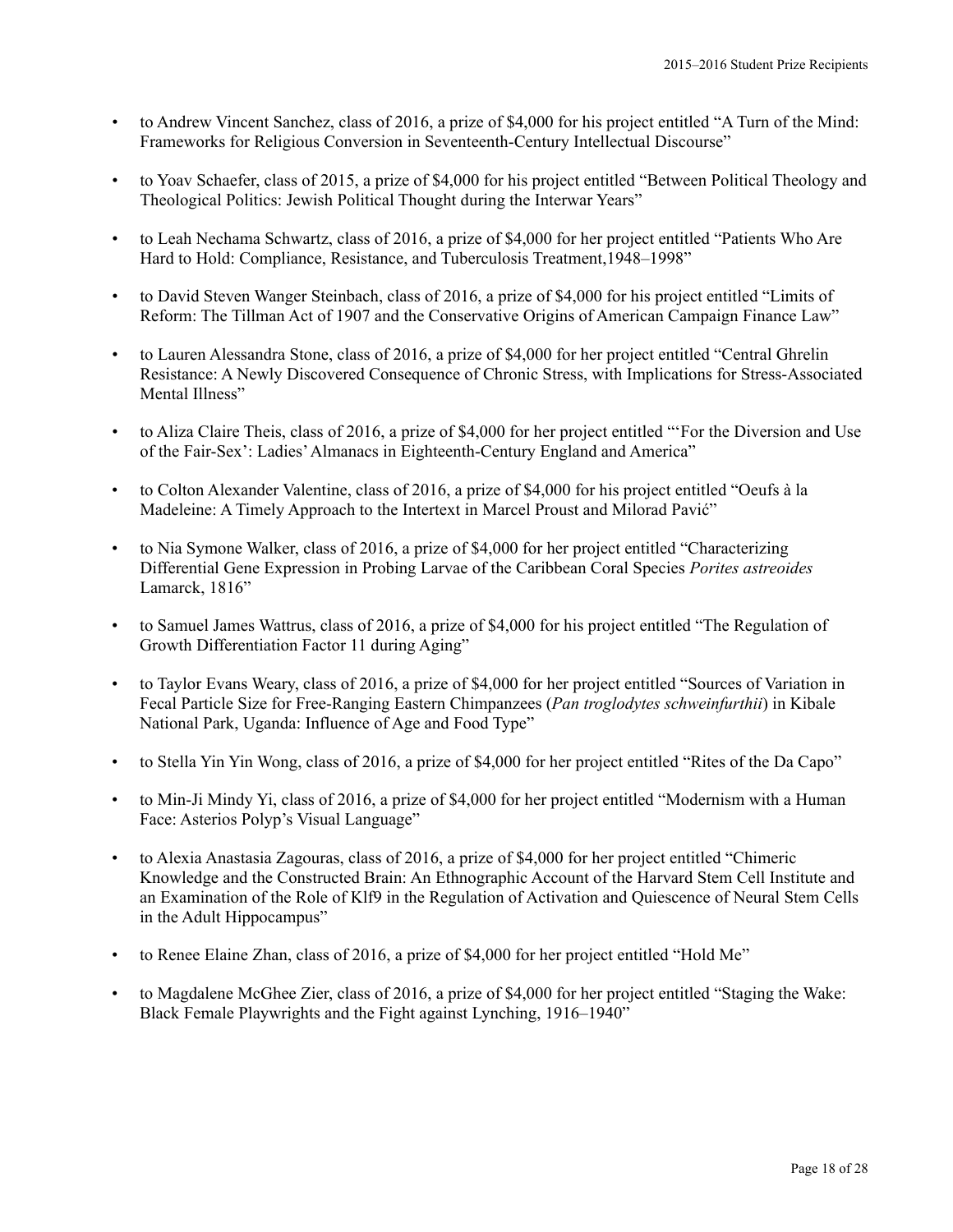### **Charles Edmund Horman Prize**

- to Al Fernandez, class of 2017
- to Miles Hewitt, class of 2018

# **Kathryn Ann Huggins Prize**

• to Cary Allain Williams, class of 2016, for her project entitled "'At Least We Have Our Name': Free People of Color and the Struggle to Survive in Antebellum Louisiana and Mississippi"

# **Human Developmental and Regenerative Biology Outstanding Thesis Award**

• to Kevin Ross Parker, class of 2016, a prize of \$3,000 for his project entitled "Transcriptional Characterization of Mouse Hypothalamic Neurons"

### **Joan Morthland Hutchins Thesis Prize in Latino Studies**

• to Erica B. Sims, class of 2016, a prize of \$500 for her project entitled "Racial Barriers to Voting: An Empirical Study of Precinct Locations in Florida"

#### **Intellectual Architecture Award**

• to Julianna Rose Aucoin, class of 2016, a prize of \$50

#### **Ephraim Isaac Prize for Excellence in African Studies**

- to Colette Bishogo, class of 2016, for her project entitled "So Close, Yet So Far: A comparative study of local governance in Goma, the Democratic Republic of Congo, and Gisenyi, Rwanda"
- to Taylor Evans Weary, class of 2016, for her project entitled "Sources of Variation in Fecal Particle Size for Free-Ranging Eastern Chimpanzees (*Pan troglodytes schweinfurthii*) in Kibale National Park, Uganda: Influence of Age and Food Type"

#### **Kirkland House Arts Award**

• to James Richard Thurm, class of 2016

#### **Kirkland House Faculty Deans'Award**

• to Katherine Ann Buellesbach, class of 2016

#### **George Arthur Knight Prize**

- to Trevor Bača, Ph.D. '16, a prize of \$2,500 for his project entitled "*Akasha*, for string quartet"
- to Marek George David Poliks, G4, a prize of \$2,500 for his project entitled "*Tress i*, for string quartet"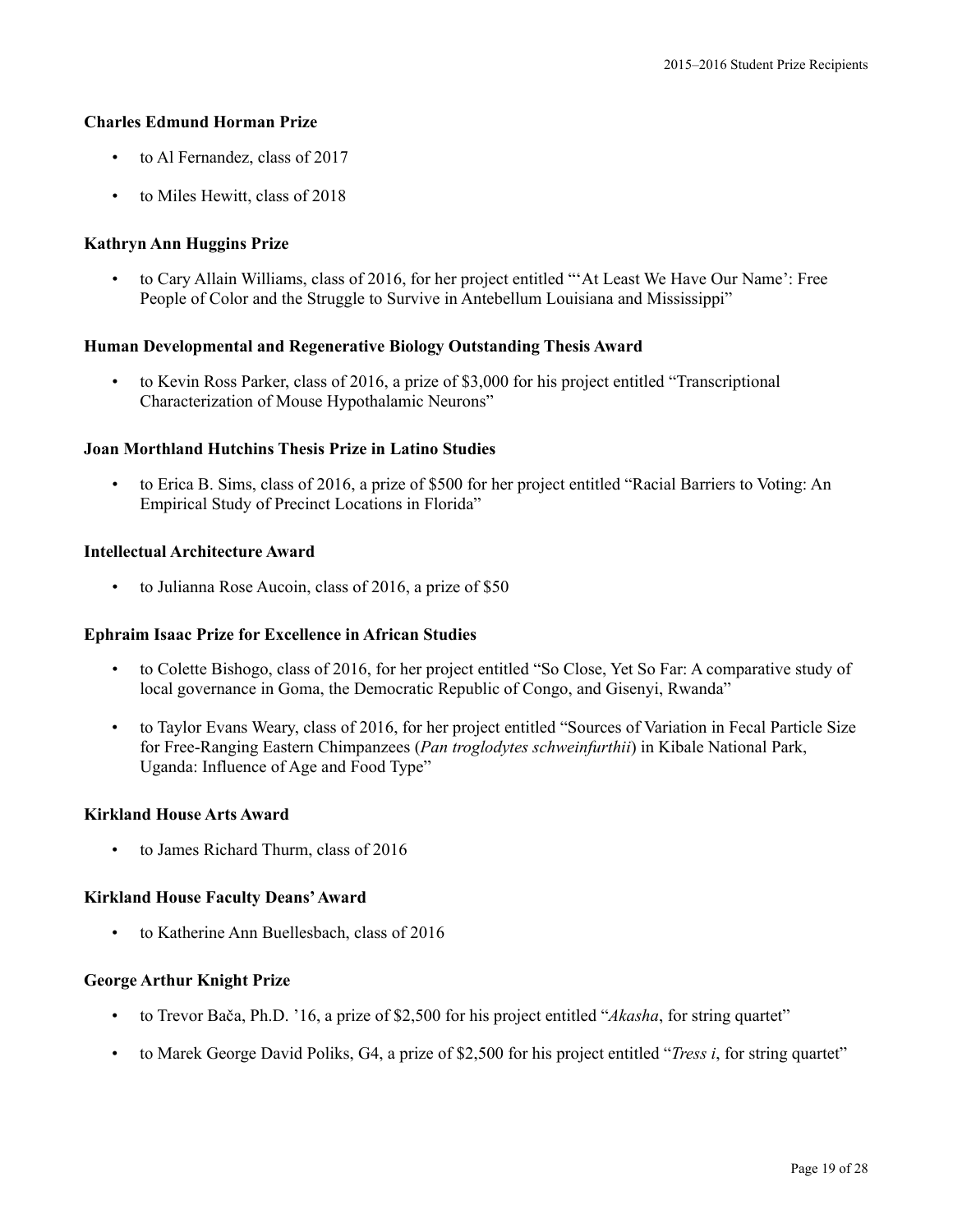### **Morris Kronfeld Prize**

• to Abel Deandreis Colina, class of 2016

# **Lawrence Lader Prize in Expository Writing**

• to Justin Glanzer Curtis, class of 2019

### **Newbold Rhinelander Landon Memorial Scholarship Prize**

- to Joshua Daniel Blecher-Cohen, class of 2016
- to Talia Antonia Boylan, class of 2017

### **Harold Langlois Award**

• to Sanjaya T. Swamy, A.L.M. '16, a prize of \$1,000

### **Dorothy Hicks Lee Prize**

• to Megan Garrett Jones, class of 2016, for her project entitled "In Search of Sisterhood: The Centrality of Print Culture to Black Feminism, 1970–1983"

### **Doris Cohen Levi Prize**

• to Olivia Rose Miller, class of 2016

### **Robert E. Levi Prize**

• to Magdalene McGhee Zier, class of 2016

# **Jonathan M. Levin Prize for Teaching and Social Justice**

• to Sarah Fransis Cole, class of 2016

#### **Jonathan Levy Award**

• to Max Ryan McGillivray, class of 2016

#### **Alain LeRoy Locke Prize for Academic Excellence**

• to Andrea Garland Mirviss, class of 2016, for her project entitled "'Is It True Then That I Have the Whole Race to Work For?' Developing a Talented Tenth in the Brownies' Book Readers"

#### **George Emerson Lowell Scholarship Prize**

• to Phoebe Madeleine Lakin, class of 2018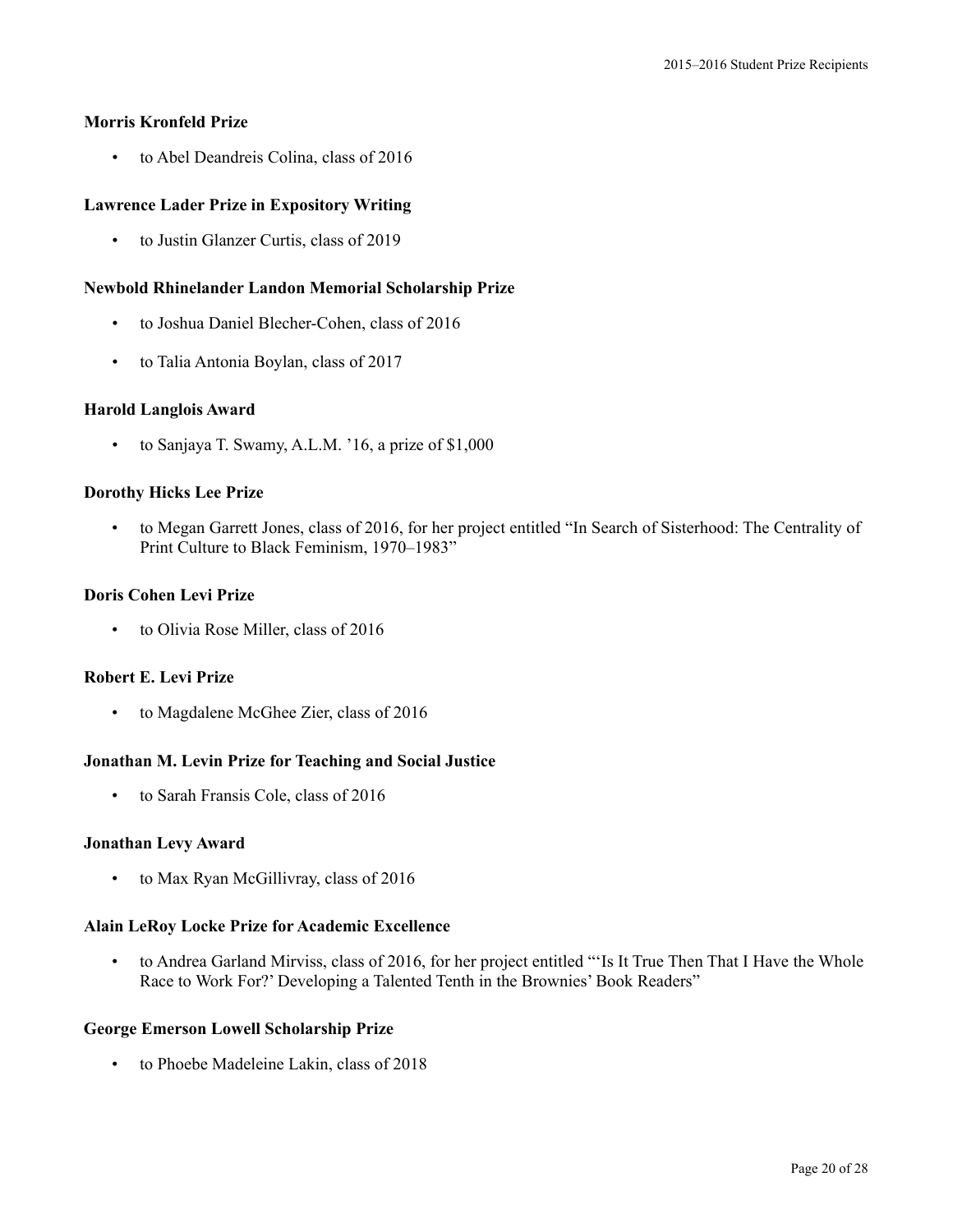### **Hugh F. MacColl Prizes**

• to Chung Hon Michael Cheng, class of 2019, a prize of \$1,500 for his project entitled "*Eka*, for string quartet"

### **Elizabeth Maguire Memorial Prize**

• to Magdalene McGhee Zier, class of 2016, for her project entitled "Staging the Wake: Black Female Playwrights and the Fight against Lynching, 1916–1940"

#### **Maurice Sedwell Ltd. Prize**

• to Paige Ranelle Woods, class of 2016, for her project entitled "The New Negro: An Ethnographic Analysis of Intergenerational Tension within the Atlanta Activist Community"

#### **Kenneth Maxwell Thesis Prize in Brazilian Studies**

- to Tabata Amaral de Pontes, class of 2016, for her project entitled "The Politics of Education Reform in Brazilian Municipalities"
- to Gabriela Elena Weldon, class of 2016, for her project entitled "Para Inglês Ver: Rio de Janeiro's Conception of Self and the Contestation of the Favela"

### **David McCord Prize**

• to William Carlos Orman, class of 2016

#### **Committee on Medieval Studies Undergraduate Essay Prize**

• to Faye Yan Zhang, class of 2017, a prize of \$250 for her project entitled "Mary Magdalene and the Stained Glass Ceiling"

#### **Cecília Meireles Prize**

• to Aurelio Alberto Muzaurieta, class of 2017, a prize of \$100 for his project entitled "Carmen Miranda: Embaixadora Tão Eficaz Quanto Problemática"

#### **Perry Miller Prize**

- to Anita Ka Yee Lo, class of 2016, a prize of \$100 for her project entitled "The I-Hotel in Social Movement and Collective Memory"
- to Aliza Claire Theis, class of 2016, a prize of \$100 for her project entitled "'For the Diversion and Use of the Fair-Sex': Ladies'Almanacs in Eighteenth-Century England and America"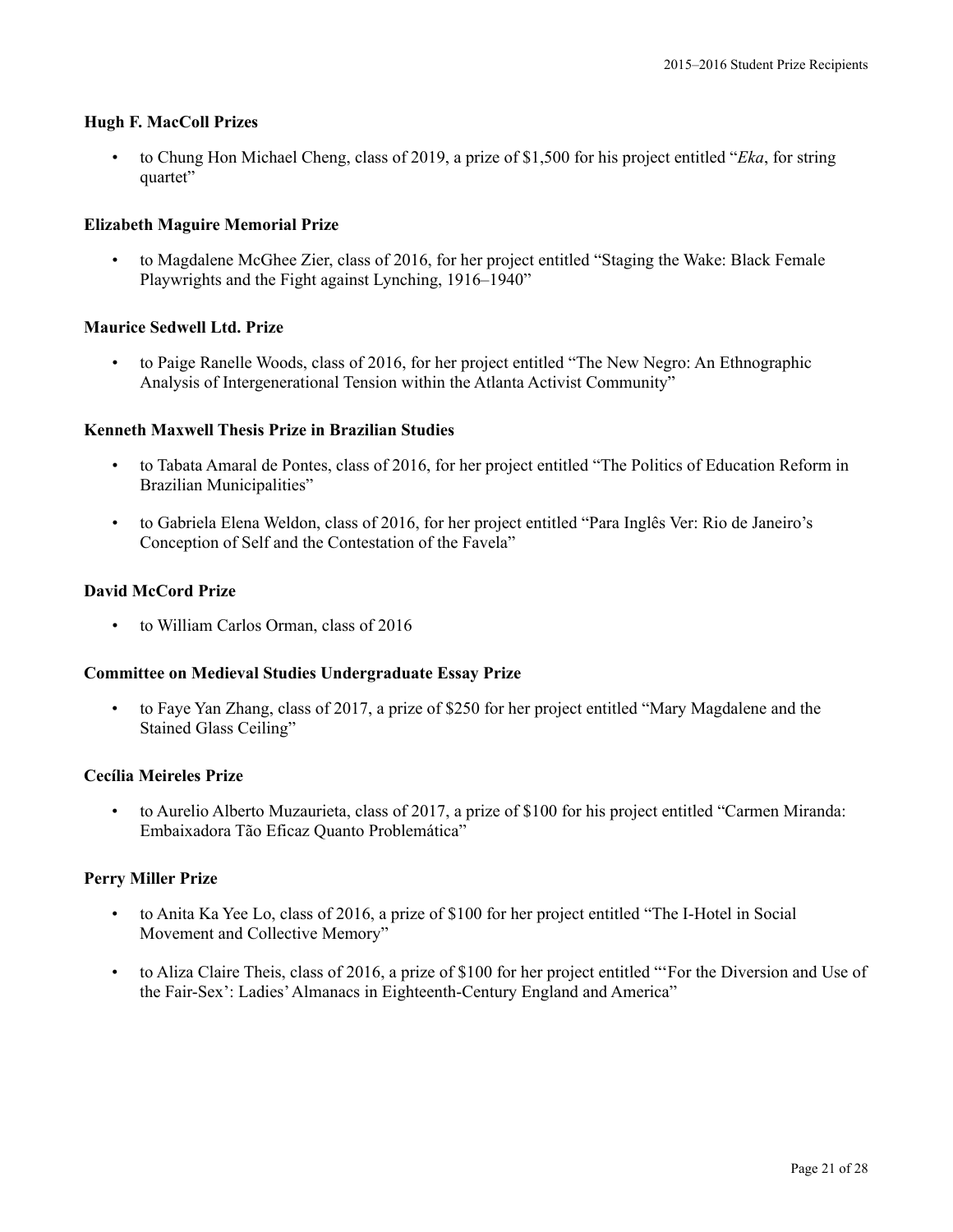#### **Tazuko Ajiro Monane Prize**

- to Allejah Thomas-Ray Franco, class of 2016, a prize of \$2,000
- to Eagon Xuxuan Meng, class of 2017, a prize of \$2,000

# **Sally and Cresap Moore Prize**

- to Eric Richard Corcoran, class of 2016
- to Tabata Amaral de Pontes, class of 2016

# **Mossavar-Rahmani Center Prize for Best Master's Student Paper**

- to Samuel Jordan Etter, M.P.P. '16, for his project entitled "Exploring New Financing Mechanisms for Forest Restoration: Environmental Pay-for-Success and Its Alternatives" (co-author with Jared Westheim)
- to Jared Westheim, M.P.P. '16, for his project entitled "Exploring New Financing Mechanisms for Forest Restoration: Environmental Pay-for-Success and Its Alternatives" (co-author with Samuel Etter)

# **David B. Mumford Undergraduate Mathematics Prize**

• to Aaron Landesman, class of 2016

### **Noma-Reischauer Prizes in Japanese Studies**

- to Cansu Çolakoğlu, class of 2016, for her project entitled "How Cultural Ideology Shapes Lawmaking: A Comparative Study of Gendered Lawmaking in Japan and Turkey"
- to Daniel F. Joseph, A.M. '16, for his project entitled "A Monk of Good and Evil: The Benkei *otogi zōshi*, including translations of Musahibō e-engi, Hashi Beneki, and Jizori Benkei"
- to Kathy Lam Tran, class of 2016, for her project entitled "Rising to One's Potential: *Joshi Ryoku* and the 'Power' of Femininity in Japan"

# **Oliver-Dabney Junior Prize in History and Literature**

• to David Joseph Kurlander, class of 2017, a prize of \$200 for his project entitled "The Product-Pet: Exploring the Rise of Ant Farms and Sea-Monkeys in 1950s America"

# **Oliver-Dabney Senior Prize in History and Literature**

• to Magdalene McGhee Zier, class of 2016, a prize of \$200 for her project entitled "Staging the Wake: Black Female Playwrights and the Fight against Lynching, 1916–1940"

# **Oliver-Dabney Sophomore Prize in History and Literature**

• to Paulena Bella Prager, class of 2018, a prize of \$200 for her project entitled "An End to the Soldier's Romance: The Symbolism of Sharpshooters in the Civil War"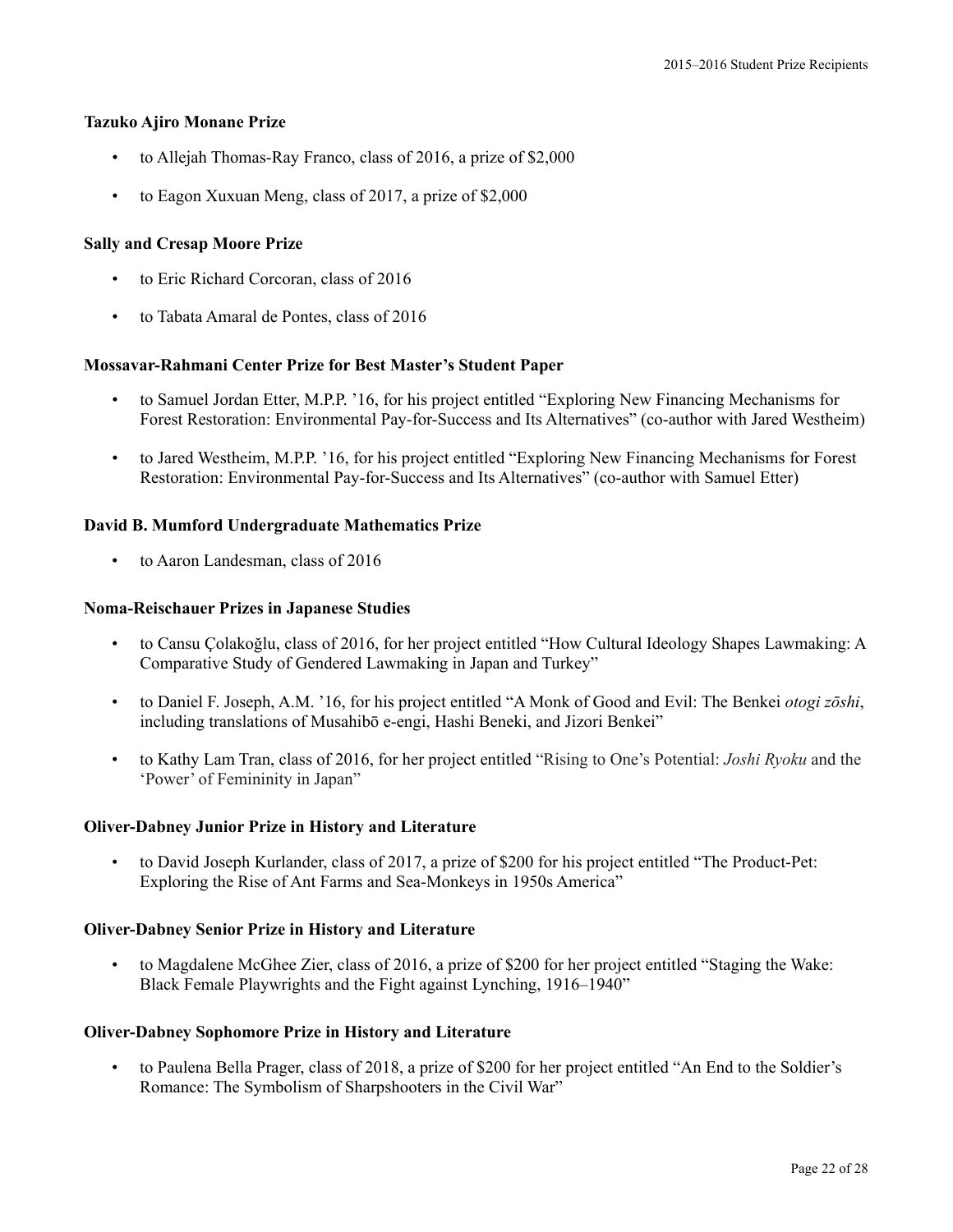### **Mary G. Paget Prize**

• to Naomi Kathleen Lang, class of 2016

# **John G. Palfrey Prize**

- to Katherine Ann DiVasto, class of 2016
- to Edgar Taylor Morris, class of 2016

# **Joseph Garrison Parker Prize**

• to Whitney Tong Gao, class of 2016

# **Lucy Allen Paton Prizes in the Humanities**

- to Rivka Brod Hyland, class of 2016, a prize of \$500
- to Jonathan Paik Slifkin, class of 2017, a prize of \$500

# **Reginald H. Phelps Prize**

- to Saumya Arya Haas, A.L.B. '16, a first-place prize of \$2,500
- to Robert Brently Knarr Cochran, A.L.B. '16, a second-place prize of \$2,000
- to Mary Grace Velasco Navarro, A.L.B. '16, a second-place prize of \$2,000
- to Caitlin Connor Uze, A.L.B. '16, a third-place prize of \$1,500

# **Wendell Phillips Memorial Scholarship Prize**

• to Daniel Arthur DeBois, class of 2018

# **Roger and Ann Porter Prize**

- to Jessica Alison Barzilay, class of 2016
- to Ravi Dinesh Shah, class of 2016

# **Susan Anthony Potter Prize**

• to Thomas Patrick Wisniewski, G6, a prize of \$2,500 for his project entitled "'L'un dans l'autre': Wilde's Unraveling of Simile in *Salomé*"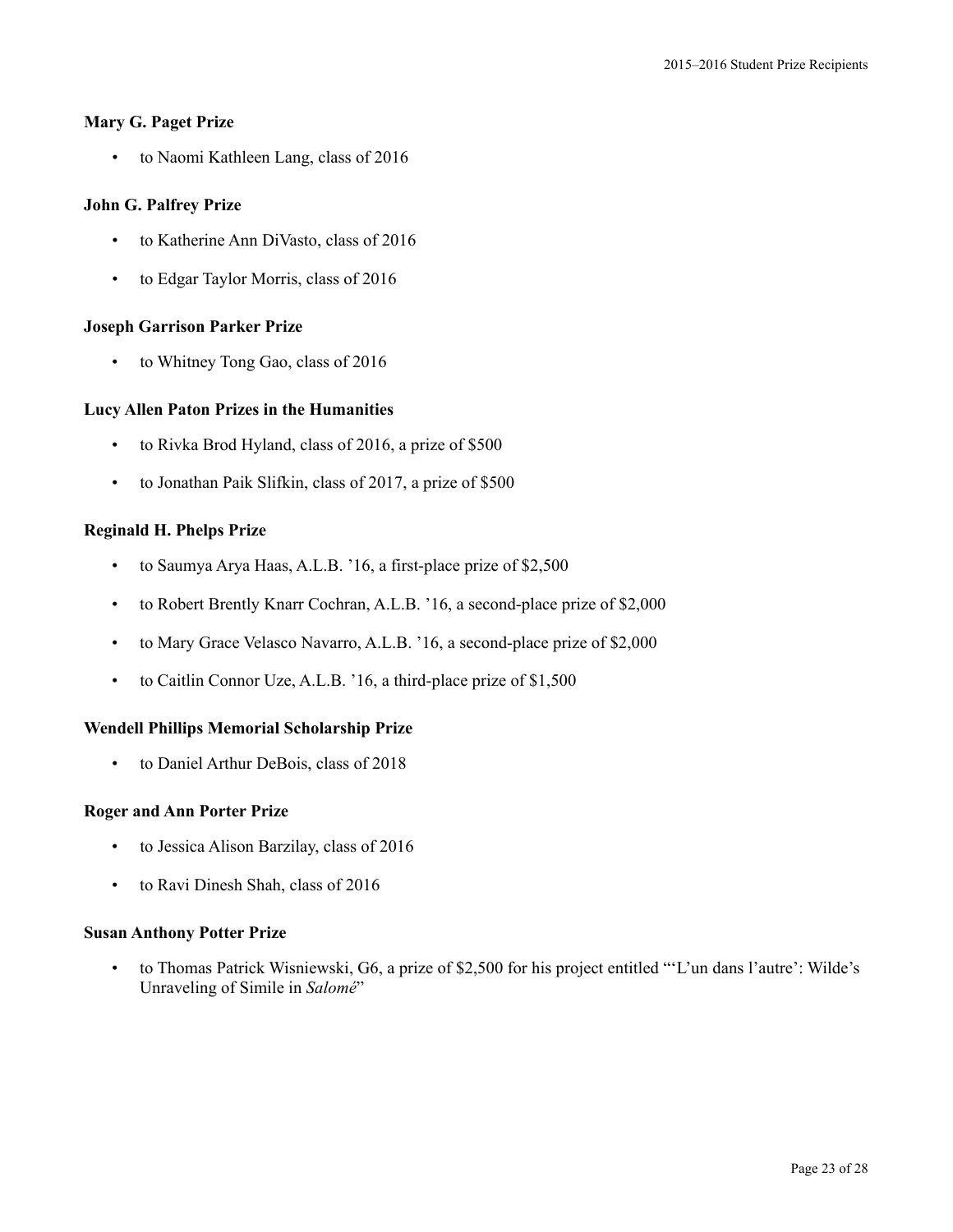#### **Susan Anthony Potter Prize in Spanish Literature of the Golden Age**

- to Henry Mateo Navarrete Brooks, class of 2019, a prize of \$1,875 for his project entitled "Se determinaba a espantar (como dicen en su idioma): 1 Discurso, subversión y el alarido subalterno en Alboroto y motín"
- to Aurelio Alberto Muzaurieta, class of 2017, a prize of \$1,875 for his project entitled "*Don Quijote de la Mancha*: Lecciones sobre la Imitación"

#### **Susan Anthony Potter Undergraduate Prize**

• to Colton Alexander Valentine, class of 2016, a prize of \$1,250 for his project entitled "Oeufs à la Madeleine: A Timely Approach to the Intertext in Marcel Proust and Milorad Pavić"

#### **Radcliffe College Alumnae Association Award**

• to Autumne Justice Shereign Franklin, class of 2016

### **John P. Reardon, Jr., Award**

• to Austin Wonkyu Lee, class of 2016

#### **Richardson Scholarship Prize**

• to Jude David Russo, class of 2016

#### **Robert Fletcher Rogers Prize**

- to Hannah Kerner Larson, class of 2017
- to Nathaniel Katkin Mayer, class of 2016
- to Ashvin Anand Swaminathan, class of 2017

#### **Robert and Maurine Rothschild Prize**

• to Alona Bach, class of 2016, for her project entitled "Lights Up: Performing Science and the Electrical Association for Women, 1925–1927"

### **Francis Sales Prize**

to William Michael Gardner, class of 2017, a prize of \$500

#### **Endicott Peabody Saltonstall Prize**

• to Garrett Miles Lam, class of 2016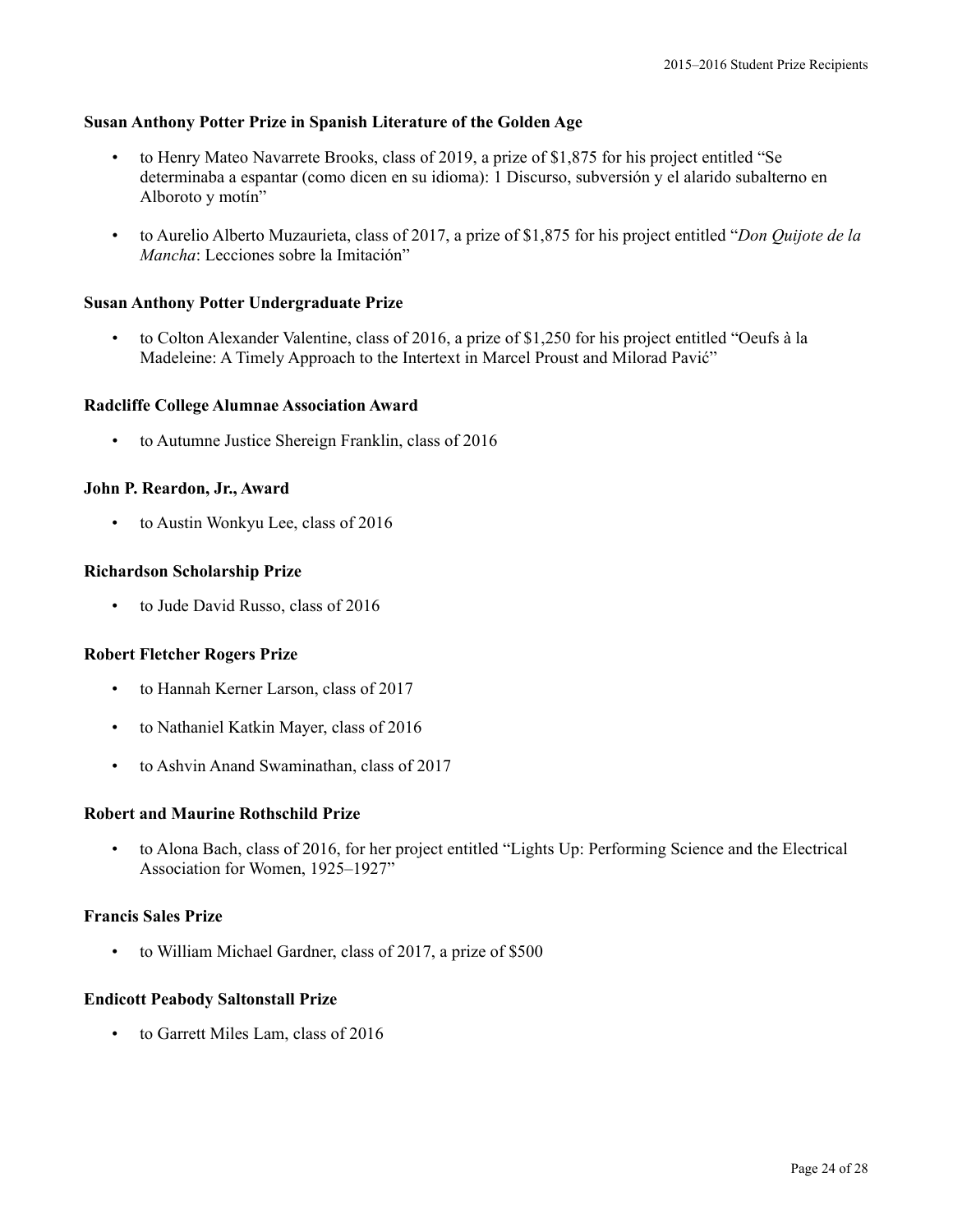#### **Jack T. Sanderson Memorial Prize in Physics**

• to Olivier Simon, class of 2016

#### **John Osbourne Sargent Prize for a Latin Translation**

• to Tyler Dobbs, class of 2016

#### **Winthrop Sargent Prize**

• to Stella Wang, G6, for her project entitled "Remembering Corpus Christi: The 'Rude Mechanicals' in *A Midsummer Night's Dream* and the Defense of Dramatic Imagination"

#### **V. M. Setchkarev Memorial Prizes**

- to Joshua Conner Barthel, class of 2016
- to Olga Breininger-Umetayeva, G3
- to Emily Ruth Hittner-Cunningham, class of 2017
- to Oleh Kotsyuba, Ph.D. '15

#### **Thomas Small Prizes**

- to Guanyu Liu, A.L.M. '15, a first-place prize of \$2,000
- to Catherine Robertson Matthews, A.L.M. '16, a second-place prize of \$1,500

#### **Arthur Smithies Prize**

• to Henry Burnam, class of 2016

#### **Smyth Thesis Prize**

- to Roman Lawrence Berens, class of 2016
- to Talia Miriam Saal, class of 2016

#### **George B. Sohier Prize**

• to Caroline Tian Zhang, class of 2016, a prize of \$250 for her project entitled "'Let Us Kneel Where He Kneels': The Reader as Stranger, Censor, Antagonist, and Creator in the Poetry of Patrick Kavanagh"

#### **Barbara Miller Solomon Prize**

• to Kimiko Margaret Matsuda-Lawrence, class of 2016, a prize of \$200 for her project entitled "Bodies in Formation: Contemporary Black Female Artists Confront the Post-Racial Fantasy"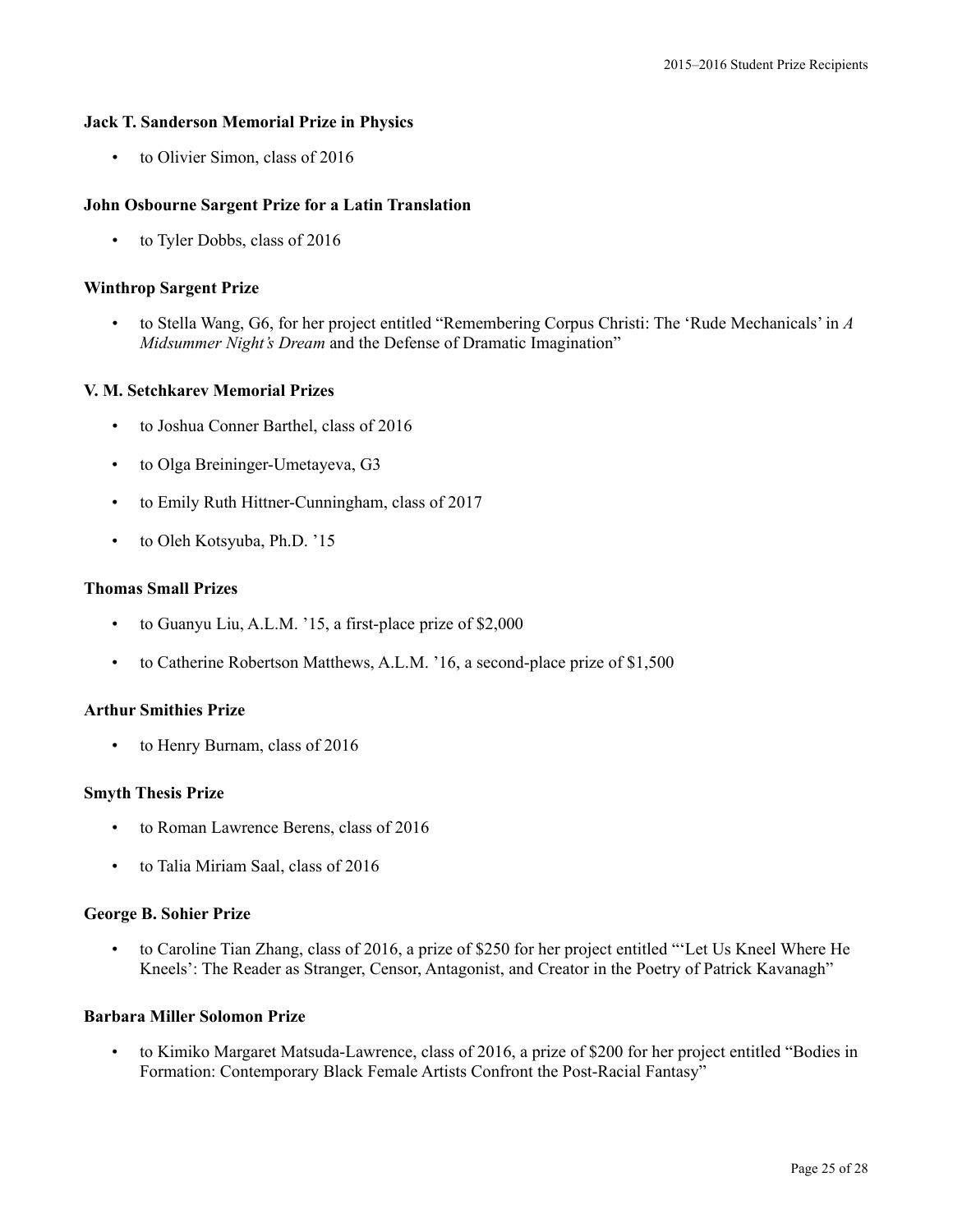### **Sosland Prize in Expository Writing**

• to Lily Ying Lu, class of 2019

### **Spirit of Kirkland House Award**

• to Sophia Fitz Randolph, class of 2016

### **Adelbert W. Sprague Prize**

• to Manuela Meier, G4, a prize of \$3,000 for her project entitled "*Emergent properties #1*, for flute, oboe, bass clarinet, baritone saxophone, percussion, violin, viola, cello, and bass"

#### **Louis B. Sudler Prize in the Arts**

• to Alistair Arthur Debling, class of 2016

### **Alan Symonds Award**

• to Trevor Andrew Mullin, class of 2017

### **Alexis de Tocqueville Prizes in Social Studies**

- to Aaron Mihir Mukerjee, class of 2016, a prize of \$500
- to Jesse Adam Shulman, class of 2016, a prize of \$500

#### **Joan Gray Untermyer Poetry Prize**

- to Alyssa Nicole Moore, class of 2016
- to Stella Yin Yin Wong, class of 2016

# **Luisa Vidal de Villasante Award**

• to Christine Leonie Nancy Legros, class of 2017, a prize of \$100 for her project entitled "Freedom beyond Words: Characters and Extra-Textual Existence"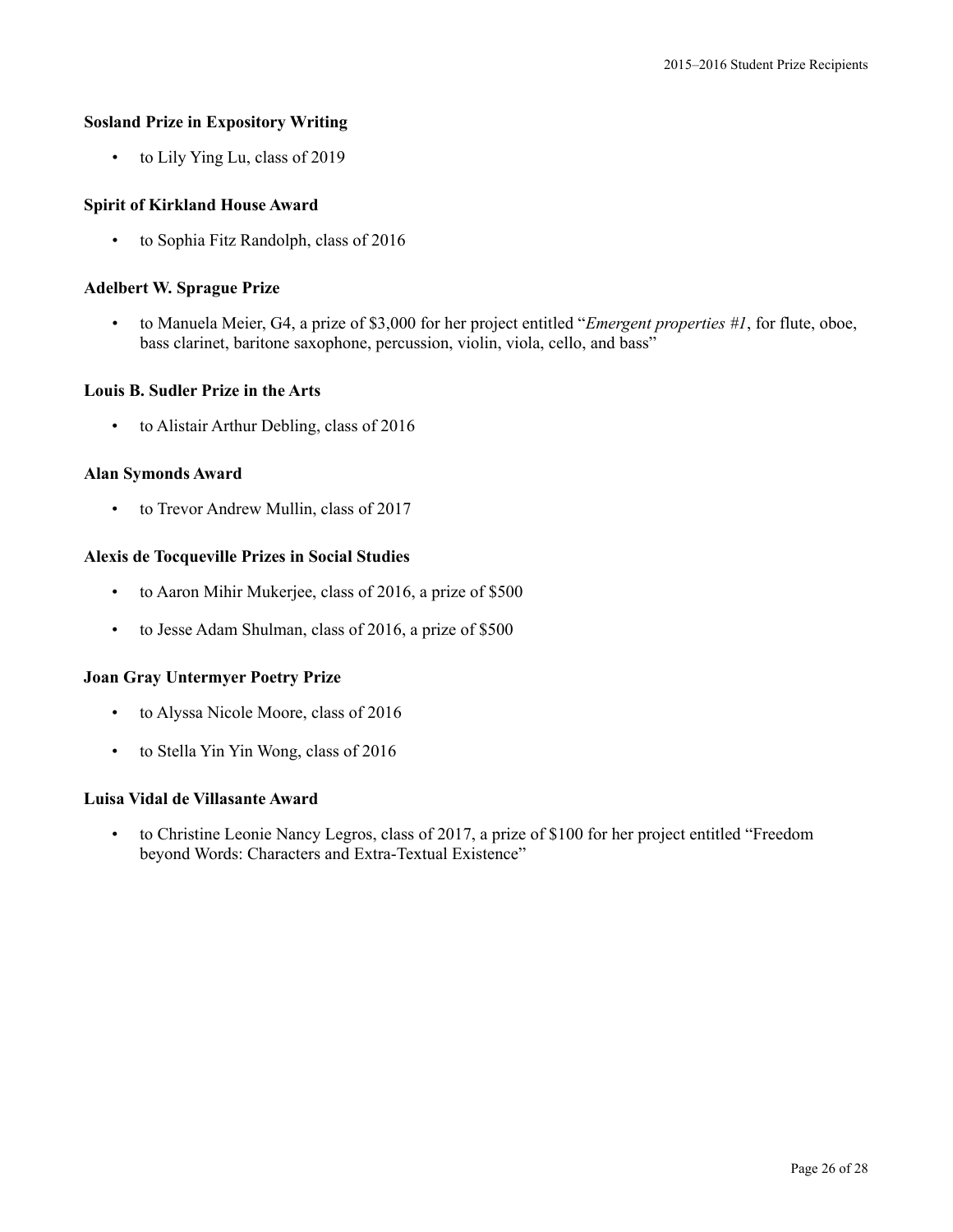### **Visiting Committee Prize for Undergraduate Book Collecting**

- to Luke Kennedy Kelly, class of 2019, a first-place prize of \$3,000 for his project entitled "A Collection of Eugene Walter, King of the Monkeys"
- to Margaret Gorham Panetta, class of 2017, a second-place prize of \$1,500 for her project entitled "A Field Guide to Life: My Identity and the World of Plants"
- to Alexander Edward Farrow, class of 2016, a third-place prize of \$750 for his project entitled "Warfare: History, Theory, and Counterterrorism"
- to J. Patrick Hogan, class of 2016, a third-place prize of \$750 for his project entitled "The Royal Road to Romance: A Journey Collecting Travel and Adventure Books"

### **Philippe Wamba Prize**

• to Iyeyinka Anuoluwahan Omigbodun, class of 2016, for her project entitled "Walking 'Good Governance' to Nigeria"

### **Philippe Wamba Summer Research Travel Grant**

- to Mark McCaslan Duerksen, G3
- to Krystal Kabakama Klingenberg, G3
- to Kevin Dixon Tervala, G4

#### **Philip Washburn Prize**

- to Andrew Vincent Sanchez, class of 2016, a prize of \$2,500 for his project entitled "A Turn of the Mind: Frameworks for Religious Conversion in Seventeenth-Century Intellectual Discourse"
- to Hassaan Shahawy, class of 2016, a prize of \$2,500 for his project entitled "Pensions and Professors: Medieval Islamic Law and the Accommodation of Social Change"

# **Selma and Lewis H. Weinstein Prize in Jewish Studies**

- to Elena Florence Hoffenberg, class of 2016, for her project entitled "Of Nation and Neighborhood: Rabbi Wentworth Arthur Matthew and the Commandment Keepers Ethiopian Hebrew Congregation of Harlem"
- to Nancy Ko, class of 2017, for her project entitled "Iran's Dreyfus: The Habib Affair of 1915 between Alliance and Empires"
- to Jacob Moscona, class of 2016, for his project entitled "Cloak of Meritocracy: Harvard's 'New Plan' of Admissions and the 'Jewish Problem'"

#### **Barrett Wendell Sophomore Essay Prize**

• to Caleb Ogden Shelburne, class of 2018, a prize of \$200 for his project entitled "In Search of Prudence: Guy Allard's *Zizimi* and Ottoman Intrusions into French Court Society"